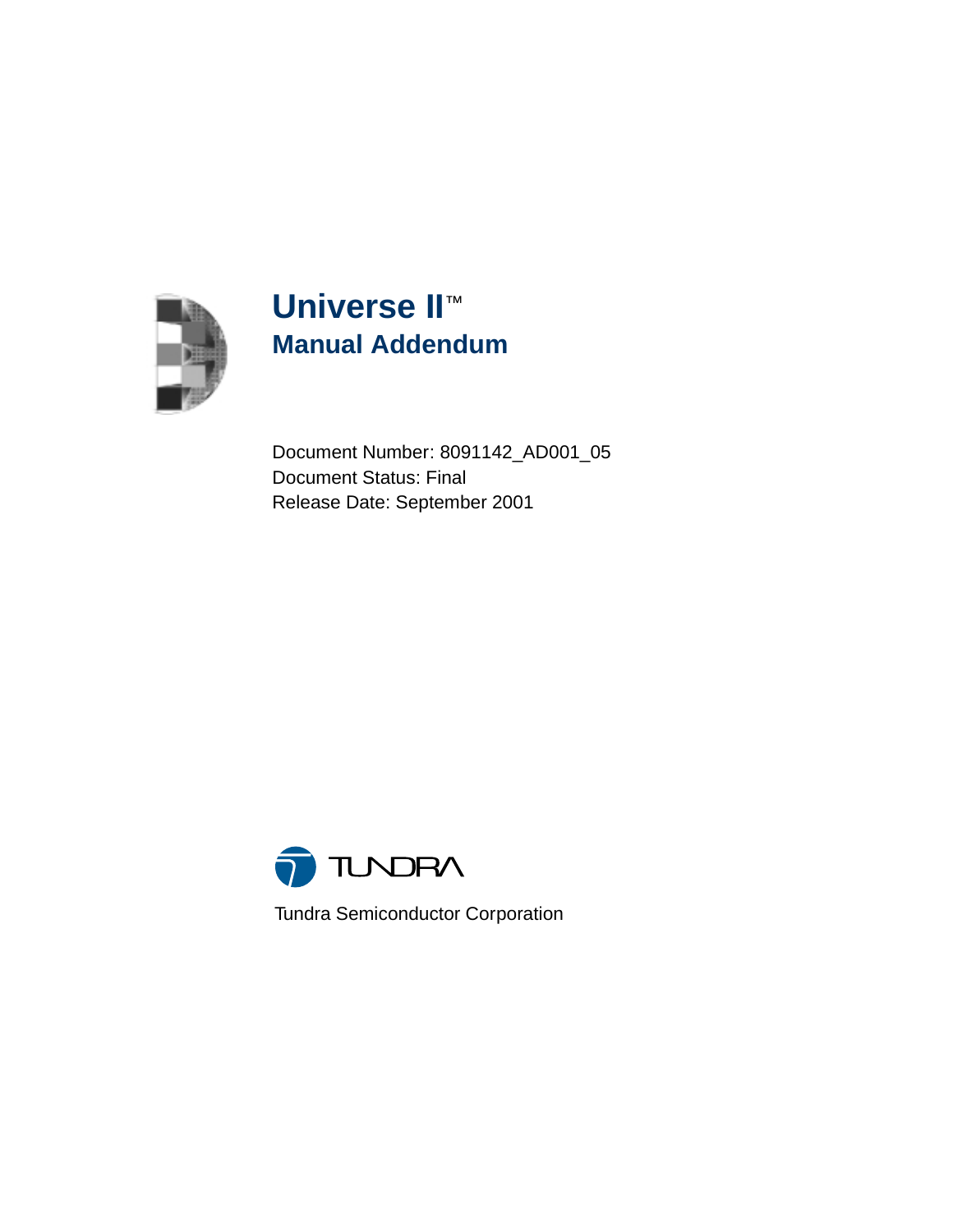#### **Trademarks**

TUNDRA is a registered trademark of Tundra Semiconductor Corporation (Canada, U.S., and U.K.). TUNDRA, the Tundra logo, Universe II, and Silicon Behind the Network, are trademarks of Tundra Semiconductor Corporation. All other registered and unregistered marks (including trademarks, service marks and logos) are the property of their respective owners. The absence of a mark identifier is not a representation that a particular product name is not a mark.

#### **Copyright**

Copyright © September 2001 Tundra Semiconductor Corporation. All rights reserved. Published in Canada

This document contains information which is proprietary to Tundra and may be used for non-commercial purposes within your organization in support of Tundra products. No other use or transmission of all or any part of this document is permitted without written permission from Tundra, and must include all copyright and other proprietary notices. Use or transmission of all or any part of this document in violation of any applicable Canadian or other legislation is hereby expressly prohibited.

User obtains no rights in the information or in any product, process, technology or trademark which it includes or describes, and is expressly prohibited from modifying the information or creating derivative works without the express written consent of Tundra.

#### **Disclaimer**

Tundra assumes no responsibility for the accuracy or completeness of the information presented which is subject to change without notice. In no event will Tundra be liable for any direct, indirect, special, incidental or consequential damages, including lost profits, lost business or lost data, resulting from the use of or reliance upon the information, whether or not Tundra has been advised of the possibility of such damages.

Mention of non-Tundra products or services is for information purposes only and constitutes neither an endorsement nor a recommendation.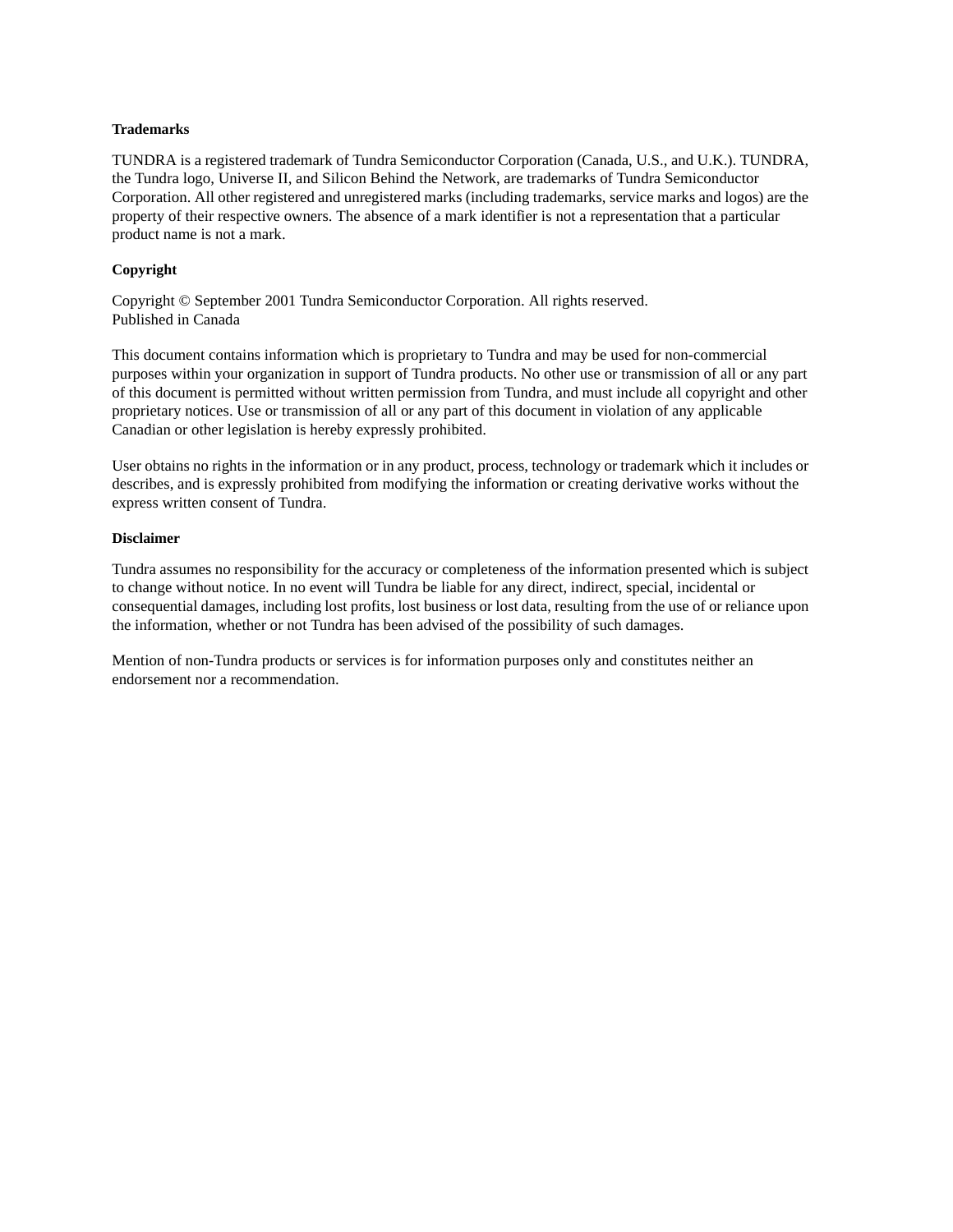

# **1. Introduction**

This document is a companion document to the Universe II User Manual — 8091142.MD300.01. This addendum explains the difference between the Universe II and Universe IIB and Universe IID, as well as highlighting design information for the Universe IIB/IID. The addendum also corrects specific manual errata from the Universe II User Manual — 8091142.MD300.01.

The Universe IIB and Universe IID devices are functionally identical, with the exception of some Universe IIB errata fixes that have been implemented Universe IID. Universe IIB errata are explained in the *Universe IIB/IID Device Errata* document. Refer to Tundra Semiconductor's website — www. tundra.com for the most up-to-date information on our VME product line.

This addendum is organized as follows:

- • ["Universe II Device Errata" on page 4](#page-3-0), informs the user that all Universe II Device Errata have been corrected in the Universe IIB/IID device.
- • ["Universe IIB/IID Feature and Functional Changes" on page 4](#page-3-1), describes feature and functional changes which have been incorporated in the Universe IIB/IID.
- • ["Universe IIB/IID Design Information" on page 7](#page-6-0), describes the Universe IIB/IID design notes.
- • ["Signals and DC Characteristics of the Universe IIB/IID" on page 13](#page-12-0), describes the signal and DC characteristics of the Universe IIB/IID device.
- Section 6[,"Mechanical Information" on page 16](#page-15-0), describes package information for the Universe IIB/IID device.
- • ["Universe IIB/IID Ordering Information" on page 16,](#page-15-1) outlines ordering information for the Universe IIB/IID device.
- • ["Universe II Manual Errata" on page 17,](#page-16-0) describes errata from the Universe II manual.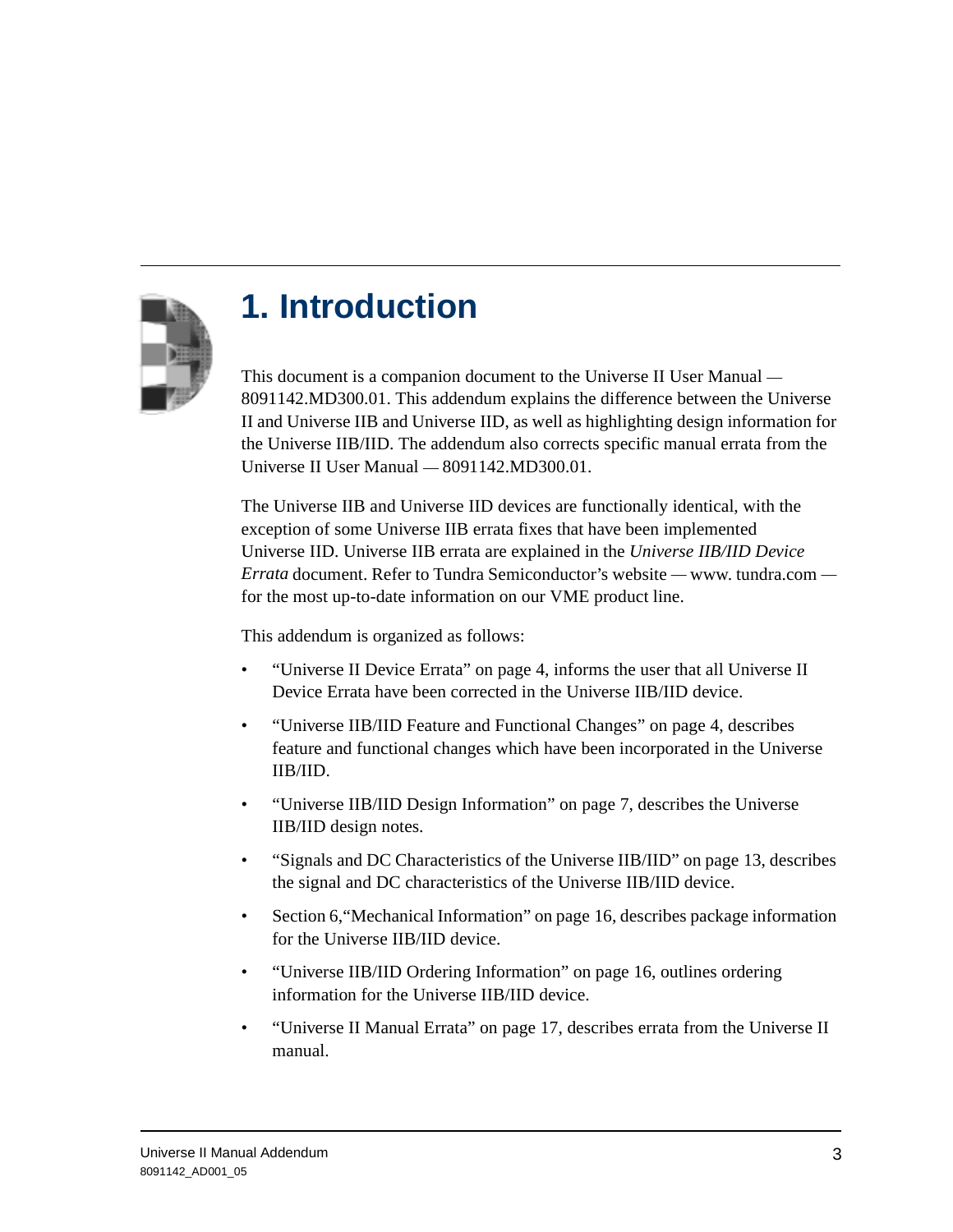For more information on Universe II, please refer to the current Universe II User Manual — 8091142.MD300.01. For both Universe II and Universe IIB/IID technical documentation refer to our web site — www.tundra.com.

## <span id="page-3-0"></span>**1.1 Universe II Device Errata**

All Universe II (CA91C142) device errata have been corrected in the Universe IIB/IID. Universe II errata are explained in the *Universe II (CA91C142) Device Errata* document. Refer to Tundra Semiconductor's website — www. tundra.com — for the most up-to-date information on our VME product line.

Specific Universe IIB (CA91C142B) device errata have been corrected in the Universe IID (CA91C142D). Universe IIB errata are explained in the *Universe IIB/IID Device Errata* document. Refer to Tundra Semiconductor's website — www. tundra.com — for the most up-to-date information on our VME product line.

## <span id="page-3-1"></span>**1.2 Universe IIB/IID Feature and Functional Changes**

This section identifies new features and changes in functionality implemented for the Universe IIB/IID. The Universe IIB/IID functionality and pin compatible with the Universe II.



**Figure 1: Universe IIB/IID Block Diagram**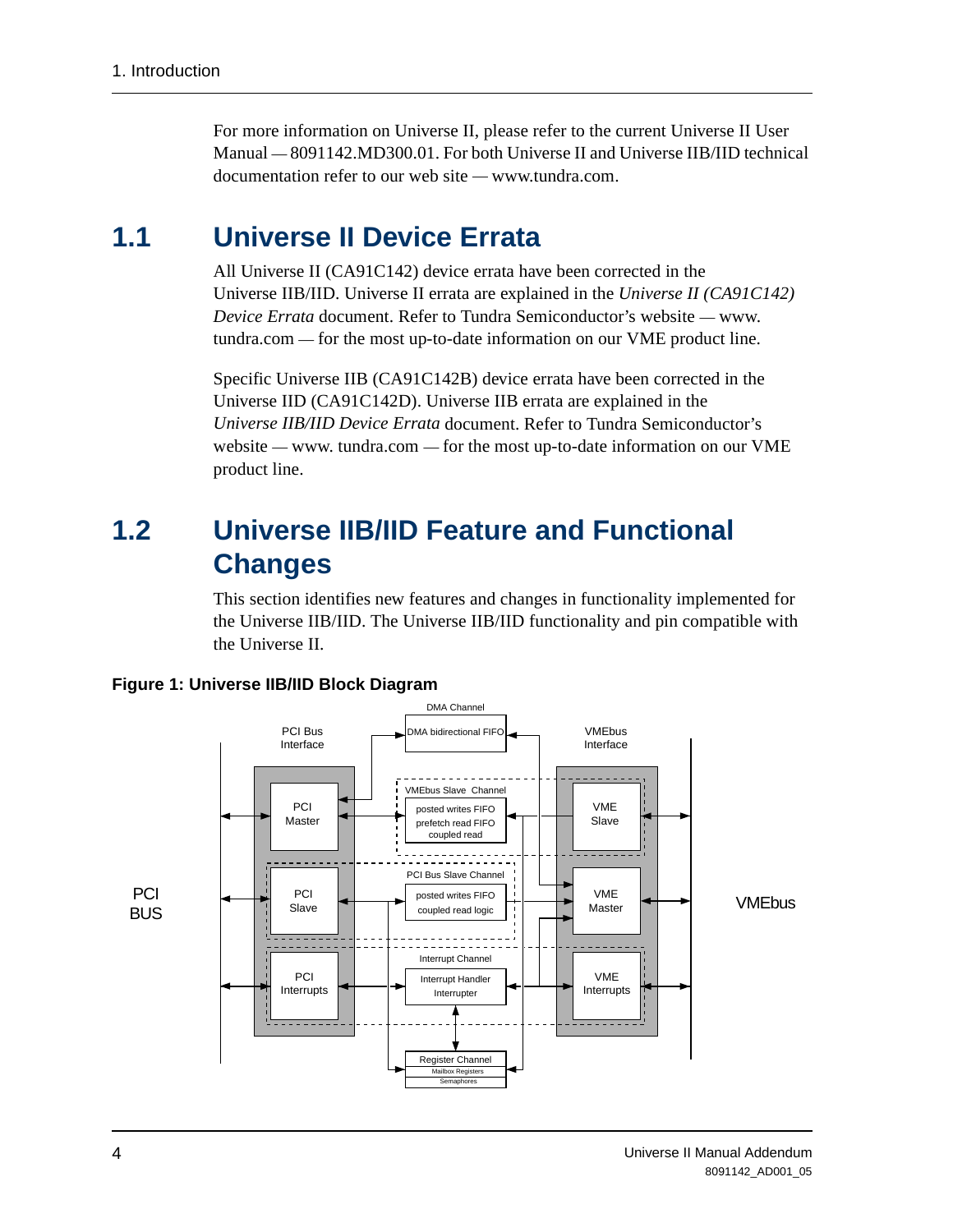### **1.2.1 Universe IIB/IID's FIFOs**

Each of the Universe IIB/IID's three FIFOs are double the depth of the Universe II FIFOs. The depth of FIFOs in the Universe II is 32 entries. The depth for the Universe IIB/IID is 64 entries. The width of the FIFOs is 64-bit.

### **1.2.2 Revision ID**

The revision ID of the Universe IIB/IID is  $x02$  in the PCI CLASS register (offset x008).

### **1.2.3 VMEbus Arbiter Time-out Increased**

The Universe IIB/IID VMEbus arbiter time-out has been increased.

When the Universe II, acting as SYSCON, detected a false request — usually consisting of noise on the signal — on  $BR^*$ , the device negated BGOUT\* for 60 ns.

When false requests were performed with multiple masters, the 60 ns delay was insufficient. This delay was increased for the Universe IIB/IID to ensure more reliable operation in the event of a false request on BR\*.

### **1.2.4 DY4 Auto-ID**

The Universe IIB/IID initiates DY4 Auto-ID with IRQ1\* when it is the SYSCON. In order for the SYSCON to be able to initiate a DY4 Auto-ID, it must be able to generate a level one interrupt and have its interrupt handler attempt to respond to it, but not detect a DTACK\*.

### **1.2.5 DY4 Auto-ID**

When using the DY4 Auto-ID mechanism in the Universe II, the propagation delay through the part from IACKIN\* to IACKOUT\* is five clocks instead of four. This causes existing DY4 Auto-ID algorithms to incorrectly identify relative Universe II boards in a system.

This issue has been changed to ensure Universe IIB/IID boards are correctly identified in a system.

### **1.2.6 Noise on AS\*, DS1\* and DS0\***

In the Universe II, noise on the  $AS^*$ ,  $DS1^*$  and  $DS0^*$  control signals may produce unpredictable operations, such as data corruption or false address qualification. Filters must be implemented in the designs.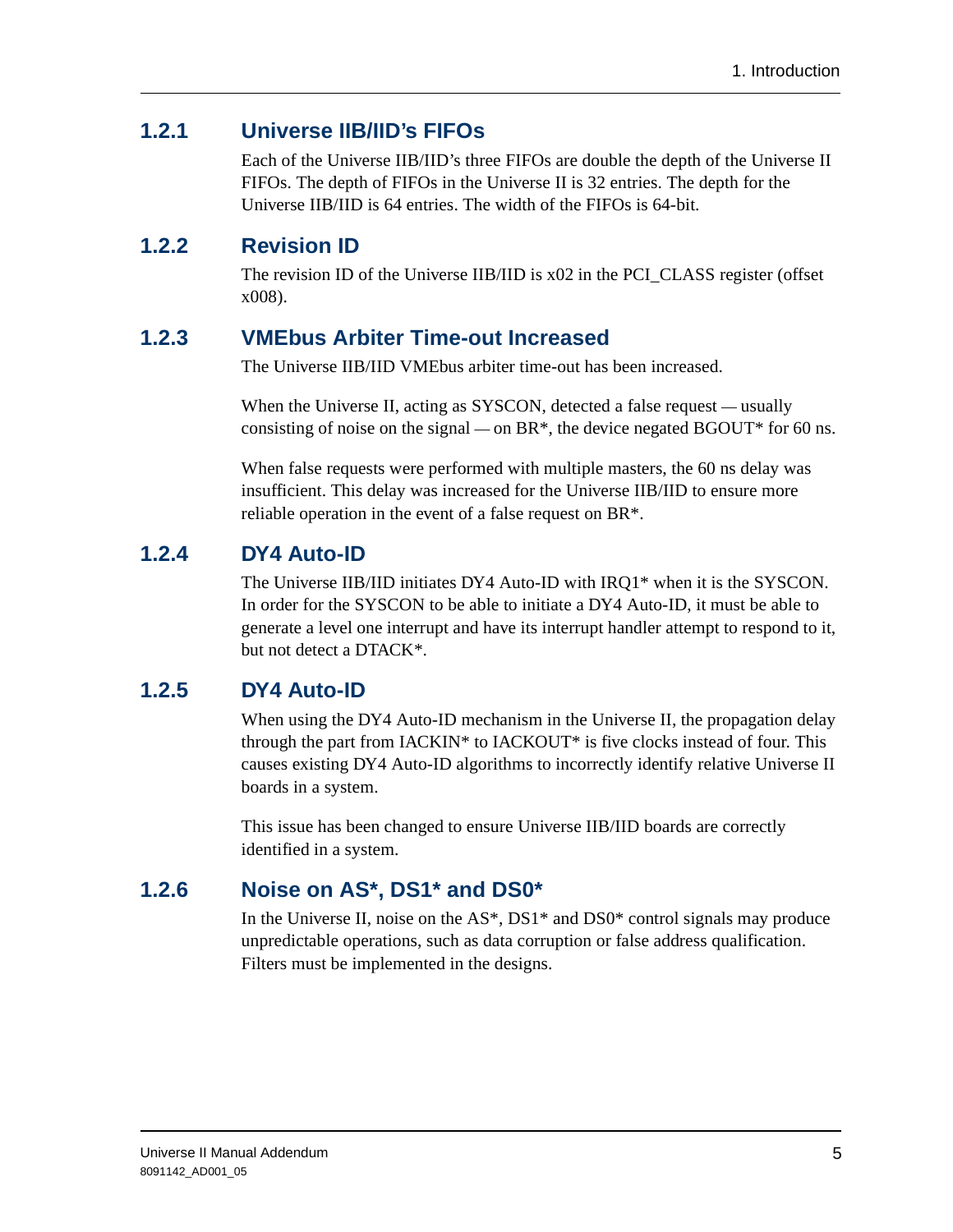In the Universe IIB/IID, additional filters have been added in order to eliminate the noise on AS\*, DS1\* and DS0\*. These filters can be activated by writing to bits 13 and 14 of the U2SPEC register at offset x4FC. For example, if a 1 is written to bit 13 the AS\* filtering is activated. If a 1 is written to bit 14 then the DS0\* and DS1\* filters are activated.

Refer to [Table on page 9](#page-8-0) for information on the U2SPEC register.

### **1.2.7 DTACK\* and AS\* release**

When performing IACK cycles and coupled 8- or 16-bit cycles as a VME master, the Universe II waited for the VME slave to release DTACK\* before it removes  $AS^*$ . If the slave card links release of DTACK\* to the release of  $AS^*$ , a deadlock condition may result because both master and slave wait for each other to end the cycle. The *ANSI VME64 Specification* specifies no slave relationship between  $DTACK^*$  and  $AS^*$ , therefore no assumptions on its behavior should be made by the slave.

The Universe IIB/IID does not wait for DTACK\* to be negated before negating AS\*.

#### **1.2.8 Increased delay**

The delay between IRQ2\* assertion and SYSFAIL\* negation is increased in the Universe IIB/IID. The Universe II negated SYSFAIL\* as it asserted IRQ2\* for VME64 Auto-ID.

To ensure correct operation of VME64 Auto-ID, the Universe IIB/IID waits a few clocks cycles after asserting IRQ2\* before negating SYSFAIL\*.

#### **1.2.9 Location Monitor**

The location monitor can be accessed with an ADOH cycle with the Universe II. The location monitor cannot be accessed with an ADOH cycle with the Universe IIB/IID.

### **1.2.10 Location Monitor**

The Universe IIB/IID VAS bit field in the LM\_CTL register can be programmed to accept USER1 and USER2 AM codes.

#### **1.2.11 VCSR\_CTL**

Bit 1 of the VCSR\_CTL register is reserved in the Universe IIB/IID.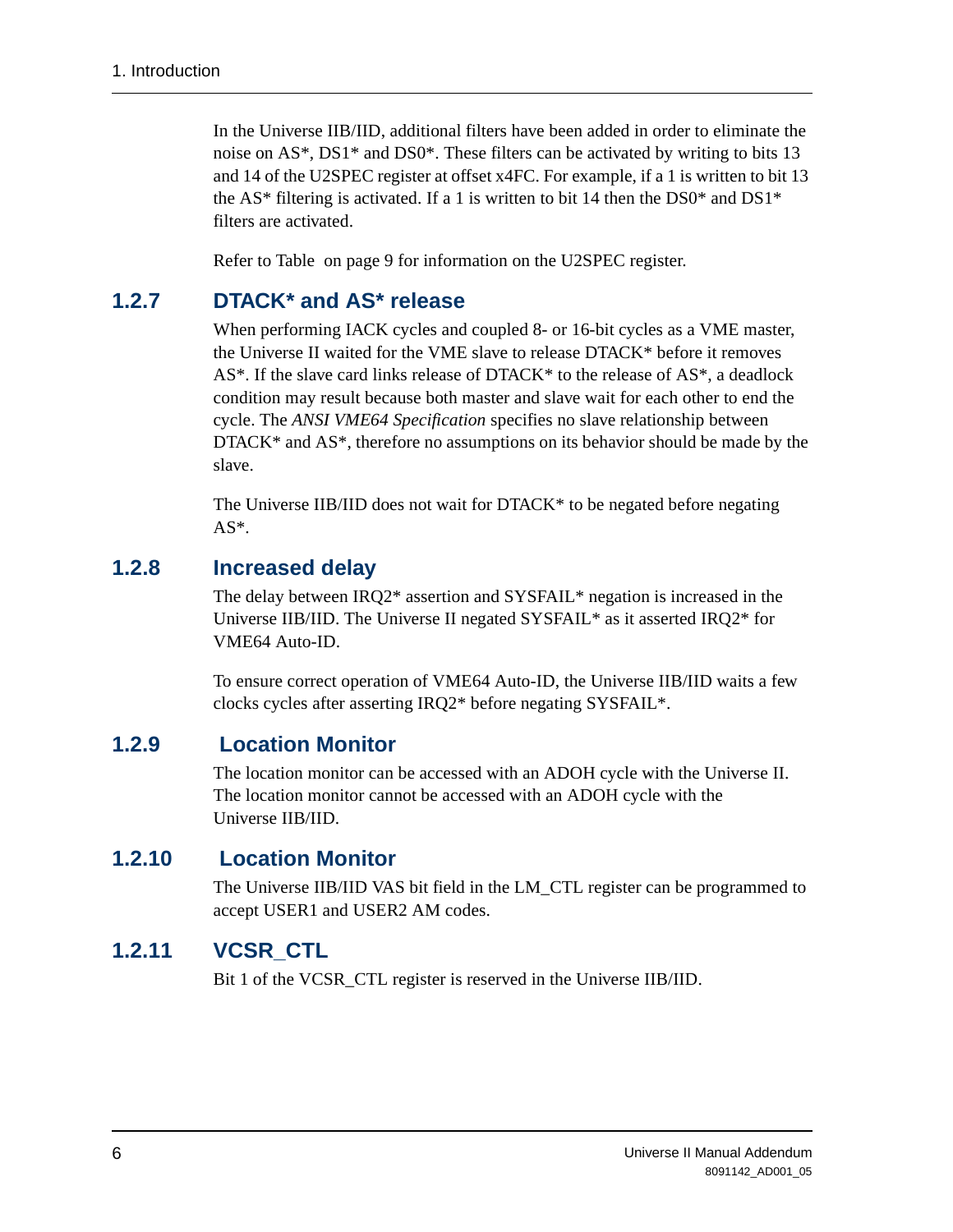### **1.2.12 SYSRESET\***

A software SYSRESET\* bit has been added in the Universe IIB/IID. When bit 14 of the MISC\_CTL register is written with a value of 1, the Universe IIB/IID asserts SYSRESET\*. However, the Universe IIB/IID ignores all input on SYSRESET\* while it asserts SYSRESET\*. This permits the Universe IIB/IID to assert SYSRESET\* without resetting itself.

### **1.2.13 PCI Target**

Transfers appear on the VMEbus as 16-bit transfers when the Universe IIB/IID is programmed as follows:

- $\bullet$  PWEN= 1
- VDW=16-bit, 32-bit or 64-bit
- $\bullet$  VCT= 0
- External PCI master begins a burst 32-bit write with  $A2=0$  and  $BE#=0011$ , followed by a transfer with BE#=1100.

These criteria optimize performance of 32-bit PCI systems which regularly perform 16-bit transfers. A series of 16-bit transfers is also performed if 64-bit posted write is received with BE#=11000011.

### **1.2.14 Latency Timer**

When the Universe IIB/IID latency timer is programmed for eight clock periods and FRAME#, IRDY# and TRDY# are asserted while GNT# is not asserted, FRAME# is negated on the next clock edge.

### **1.2.15 Interrupt Acknowledge Priority**

The interrupt handler in the Universe II serviced the interrupt depending on the order the interrupt was received. When an interrupt of higher priority was received, the Universe II serviced the interrupt it received first, even if it has a lower priority designation. The Universe IIB/IID services an interrupt of higher priority first instead of the first interrupt it receives.

## <span id="page-6-0"></span>**1.3 Universe IIB/IID Design Information**

### **1.3.1 Universe IIB/IID Specific Register**

The Universe Specific Register, U2SPEC, offset 0x4FC, can be used to improve the performance of the Universe IIB/IID by reducing the latency of key VMEbus timing elements. This register is present in versions of the Universe device which have a Revision ID of 01 or 02 — defined in the PCI CLASS register, offset 008.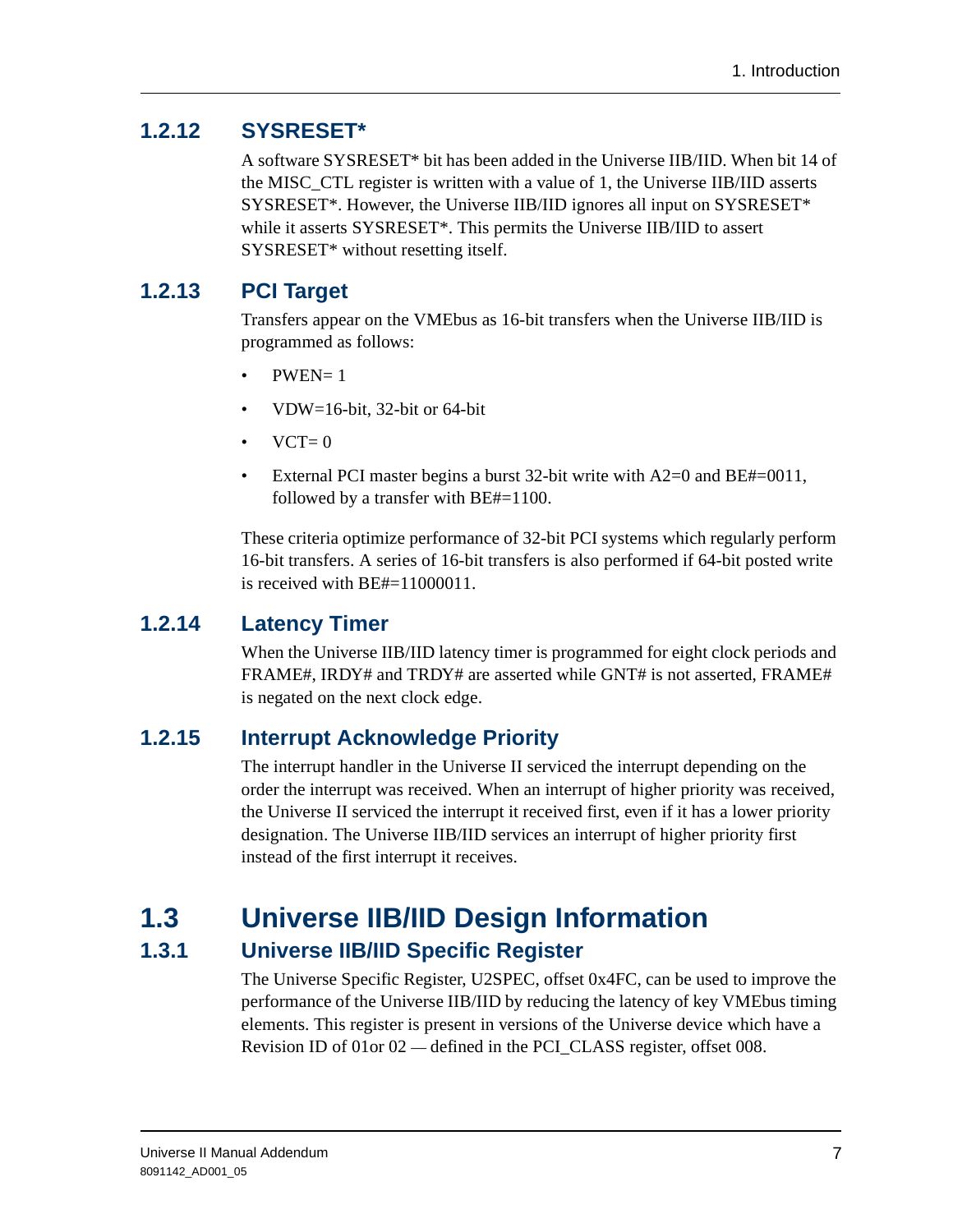This feature exists in the Universe II. Please refer to the Tundra website www.tundra.com — for more information.

This section describes the operation of the Universe IIB/IID's Specific register (U2SPEC), offset 0x4FC.

### **1.3.2 Overview of the U2SPEC Register**

Although the VMEbus is asynchronous, there are a number of maximum and minimum timing parameters which must be followed. These requirements are detailed in the *VME64 Specification*.

In order to qualify as compliant the master, slave and location monitor devices must guarantee they meet these timing parameters independent of their surroundings. They must assume zero latency between themselves and the VMEbus. This, in practice, is never the case. Buffers, transceivers and the backplane itself, all introduce latencies that combine to produce additional system delay. The consequence of such delay is the degradation of overall performance.

The Universe IIB/IID's U2SPEC register enables users to compensate for the latencies which are inherent to their VMEbus system designs. Through the use of this register, users can reduce the inherent delay associated with five key VMEbus timing parameters.



Use of the U2SPEC register may result in violation of the VME64 Specification.

The key VMEbus timing parameters are outlined in the following sections. The Universe II and Universe IIB/IID's U2SPEC register bits are described in [Table 1.](#page-8-1)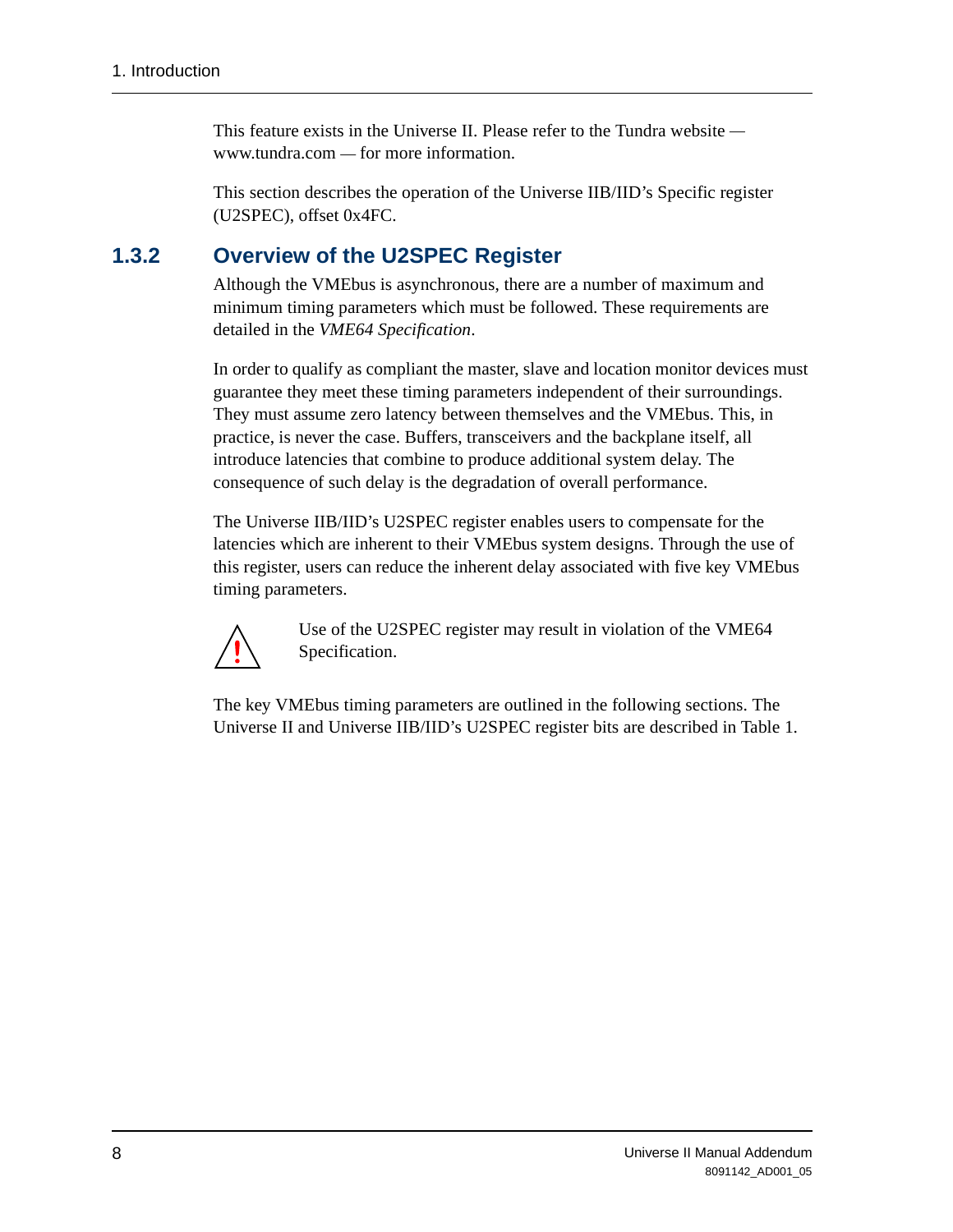|             | <b>Register Name: U2SPEC</b>                                                     |                 |  |  | <b>Register Offset: 4FC</b> |                     |
|-------------|----------------------------------------------------------------------------------|-----------------|--|--|-----------------------------|---------------------|
| <b>Bits</b> |                                                                                  | <b>Function</b> |  |  |                             |                     |
| $31 - 24$   | <b>Universe Reserved</b>                                                         |                 |  |  |                             |                     |
| $23-16$     | <b>Universe Reserved</b>                                                         |                 |  |  |                             |                     |
| 15-08       | <b>DTKFLTR</b><br>Universe Reserved<br>MASt <sub>11</sub><br>READt27<br>Reserved |                 |  |  |                             |                     |
| $07-00$     | Universe Reserved                                                                |                 |  |  | Reserved                    | PRE <sub>t</sub> 28 |

#### <span id="page-8-1"></span><span id="page-8-0"></span>**Table 1: Universe II and IIB Specific Register (U2SPEC)**

#### U2SPEC Description

| <b>Name</b>        | <b>Type</b> |     | <b>Reset By Reset State</b> | <b>Function</b>                                                                                              |
|--------------------|-------------|-----|-----------------------------|--------------------------------------------------------------------------------------------------------------|
| <b>DTKFLTR</b>     | R/W         | all | $\Omega$                    | <b>VME DTACK* Inactive Filter</b><br>0=Slower but better filter, 1=Faster but poorer filter                  |
| MASt <sub>11</sub> | R/W         | all | $\Omega$                    | VME Master Parameter t11 Control (DS* high time during<br>BLT's and MBLT's)<br>0=Default, 1=Faster           |
| READt27            | R/W         | all | 00                          | VME Master Parameter t27 Control (Delay of DS* negation<br>after read)<br>00=Default, 01=Faster, 10=No Delay |
| POSt <sub>28</sub> | R/W         | all | $\Omega$                    | VME Slave Parameter t28 Control (Time of DS* to DTACK*<br>for posted-write)<br>0=Default, 1=Faster           |
| PRE <sub>t28</sub> | R/W         | all | $\Omega$                    | VME Slave Parameter t28 Control (Time of DS* to DTACK*<br>for prefetch read)<br>0=Default, 1=Faster          |



The bits marked as Universe Reserved must be set to "0".

#### **1.3.3 Adjustable VME Timing Parameters 1.3.3.1 VME DTACK\* Inactive Filter (DTKFLTR)**

In order to overcome the DTACK\* noise typical of most VME systems, the Universe IIB/IID quadruple samples this signal with the 64 MHz clock. The extra sampling is a precaution that results in decreased performance. Users who believe their systems to have little noise on their DTACK\* lines can elect to filter this signal less, and thus increase their Universe II and Universe IIB/IID response time.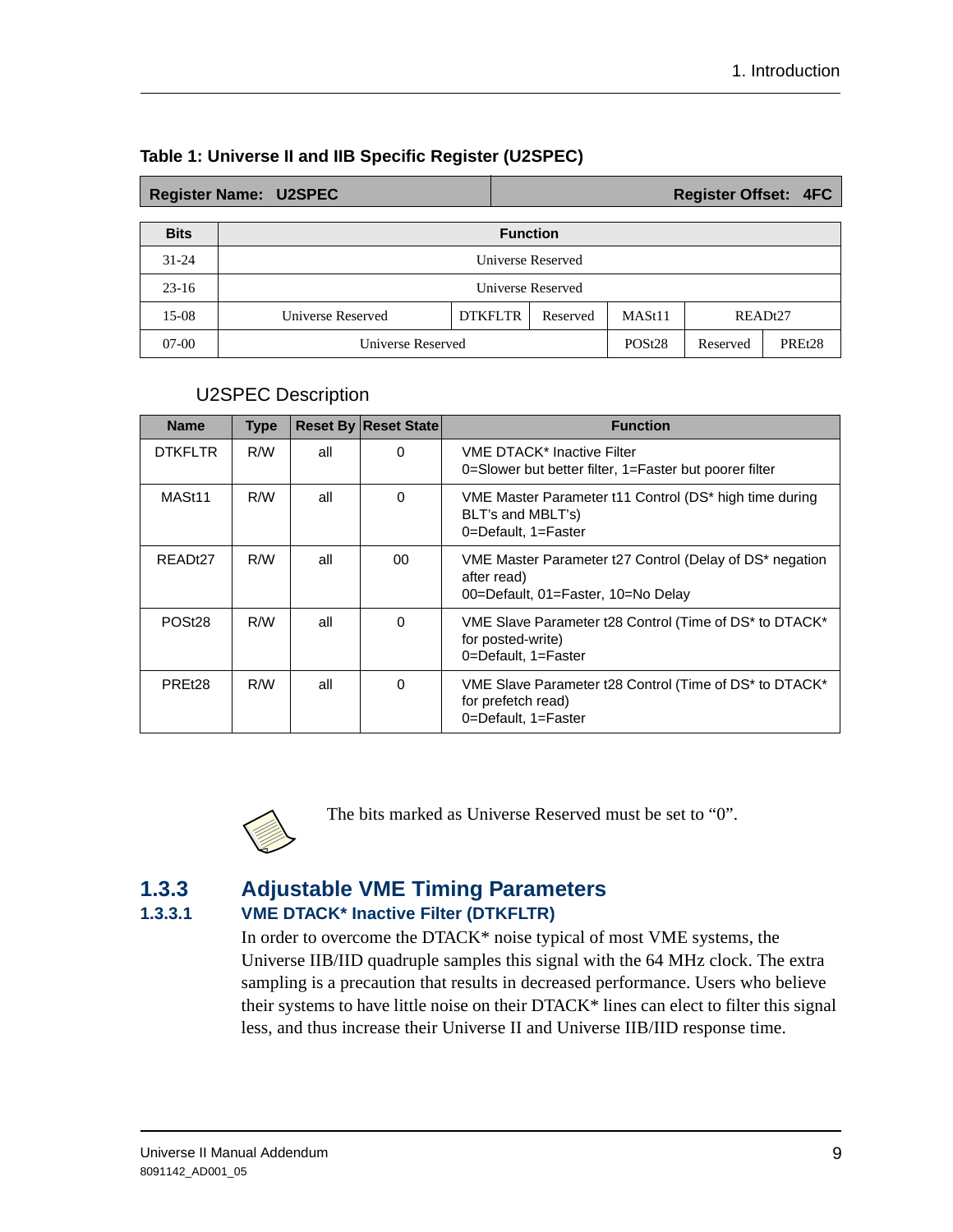#### **1.3.3.2 VME Master Parameter t11 Control (MASt11)**

According to the *VME64 Specification*, a VMEbus master must not drive DS0\* low until both it and DS1\* have been simultaneously high for a minimum of 40 ns. The MASt11 parameter in the U2SPEC register, however, allows DS0\* to be driven low in less than 40 ns.

#### **1.3.3.3 VME Master Parameter t27 Control (READt27)**

During read cycles, the VMEbus master must guarantee the data lines are valid within 25 ns after DTACK\* is asserted. The master must not latch the data and terminate the cycle for a minimum of 25 ns after the falling edge of DTACK\*.

The READt27 parameter in the U2SPEC register supports faster cycle termination with one of two settings. One setting allows data to be latched and the cycle terminated with an associated delay that is less than 25 ns. The second setting results in no delay in latching and termination.

#### **1.3.3.4 VME Slave Parameter t28 Control (POSt28)**

According to the *VME64 Specification*, VMEbus slaves must wait at least 30 ns after the assertion of DS\* before driving DTACK\* low. When the Universe II or Universe IIB/IID is acting as a VME slave, the POSt28 parameter in the U2SPEC register enables DTACK\* to be asserted in less than 30 ns when executing posted writes.

#### **1.3.3.5 VME Slave Parameter t28 Control (PREt28)**

VMEbus slaves must wait at least 30ns after the assertion of DS\* before driving DTACK\* low. When the Universe II or Universe IIB/IID is acting as a VME slave in the transaction, PREt28 parameter in the U2SPEC register enables DTACK\* to be asserted in less than 30 ns when executing pre-fetched reads.

#### **1.3.4 Universe IIB/IID Non-incrementing DMA**

This section describes the operation of the Universe IIB/IID's VMEbus Non-Incrementing Mode (Non-Inc Mode) for DMA transfers. The Non-Inc Mode only applies to versions of the Universe device that have a Revision ID of 01 and 02 - defined in the PCI\_CLASS register, offset 008.

This feature exists in the Universe II. Please refer to the Tundra website, www.tundra.com, for more information.

#### **1.3.4.1 Feature Overview**

The Non-Inc Mode allows the DMA Controller to perform transfers to or from a fixed VMEbus address. This means that the specified VMEbus address is not incremented during DMA reads or writes. This applies to both Direct and Linked List types of DMA operation. For more information on these two types of DMA operation, refer to the DMA Controller Section in the Universe II User Manual.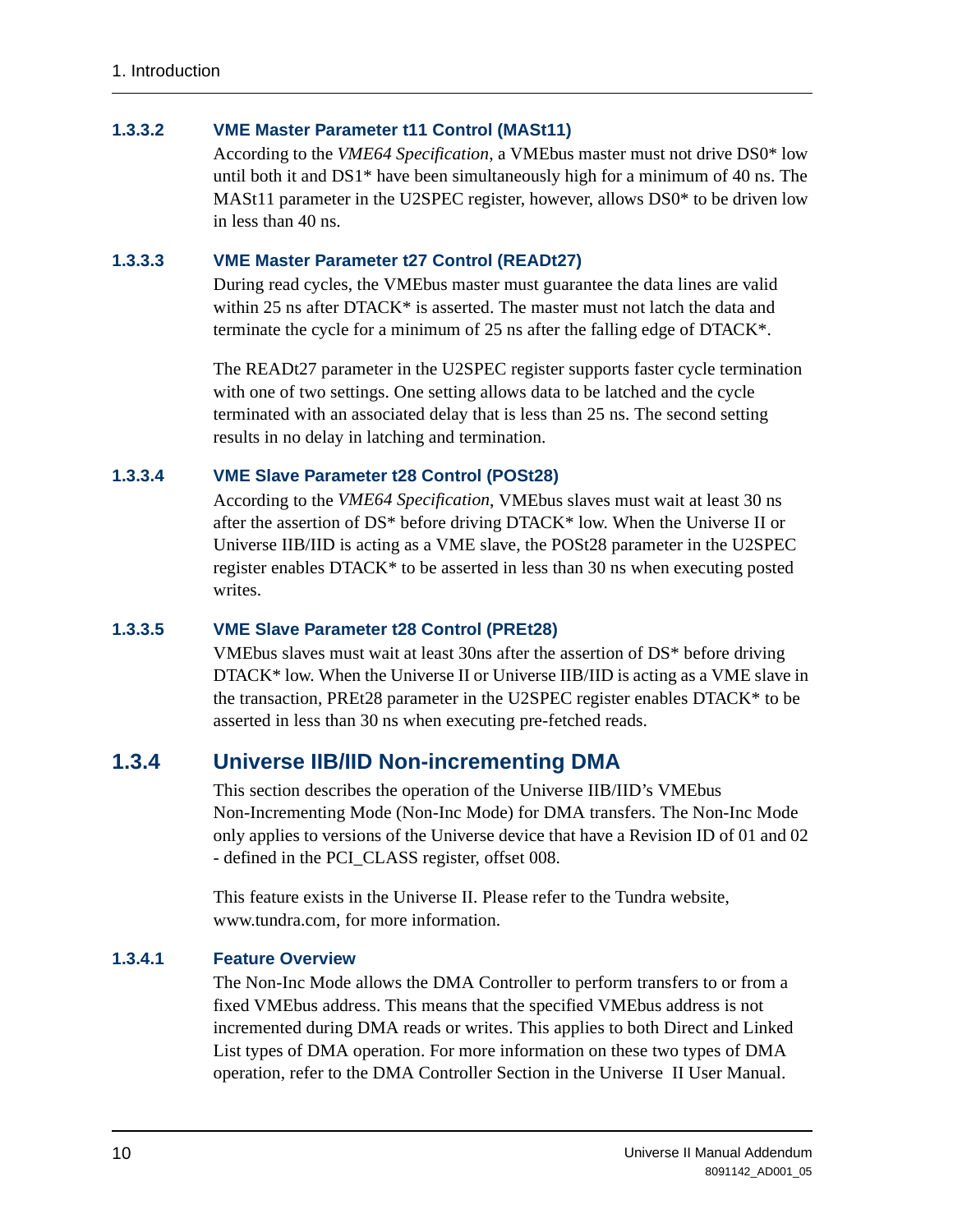Unlike incrementing DMA operation, in Non-Inc Mode the DMA Controller can only perform 8-,16- or 32-bit single cycle transfers on the VMEbus. This means that BLT and MBLT transfers cannot be performed when operating in Non-Inc Mode.

#### **1.3.4.2 How to Use Non-Inc Mode**

The VMEbus Non-Inc Mode is enabled by writing a 1 to bit 9 of the DCTL register, offset 0x200. This bit is called the NO\_VINC bit and is shown as Universe Reserved in Universe and Universe II documentation.

|             | <b>Register Name: DCTL</b> |            |                                   |  |  | <b>Register Offset:200</b> |            |
|-------------|----------------------------|------------|-----------------------------------|--|--|----------------------------|------------|
| <b>Bits</b> | <b>Function</b>            |            |                                   |  |  |                            |            |
| $31 - 24$   | L2V                        |            | Universe Reserved                 |  |  |                            |            |
| $23 - 16$   |                            | VDW        | VAS<br>Universe Reserved          |  |  |                            |            |
| $15 - 08$   |                            | <b>PGM</b> | <b>SUPER</b><br>Universe Reserved |  |  | NO_VINC                    | <b>VCT</b> |
| $07 - 00$   | LD64EN                     |            | Universe Reserved                 |  |  |                            |            |

#### **Table 1 DMA Transfer Control Register (DCTL)**

In order to set-up and initiate DMA operation, the same steps which are described in the DMA Controller Section in the Universe II User Manual must be followed for Non-Inc Mode.

The basic steps in setting-up and initiating DMA operation are as follows:

- 1. Program the tenure and interrupt requirements in the DGCS register (offset 0x220).
- 2. Program the source and destination addresses in the DLA and DVA registers.
- 3. Set the GO bit in the DGCS register.

#### **1.3.4.3 Issues with Non-Inc Mode The VMEbus Address**

In Non-Inc Mode, the DVA register (offset  $0x210$ ) does not necessarily contain the fixed VMEbus address. This register must not be read during a DMA Non-Inc Mode transfer. Once a DMA transfer has been stopped — by setting the STOP bit of the DGCS register — the Non-Inc Mode transfer cannot be restarted by simply writing a "1" to the GO bit of the DGCS register. The DVA register must be reprogrammed with the required address before setting the DGCS GO bit.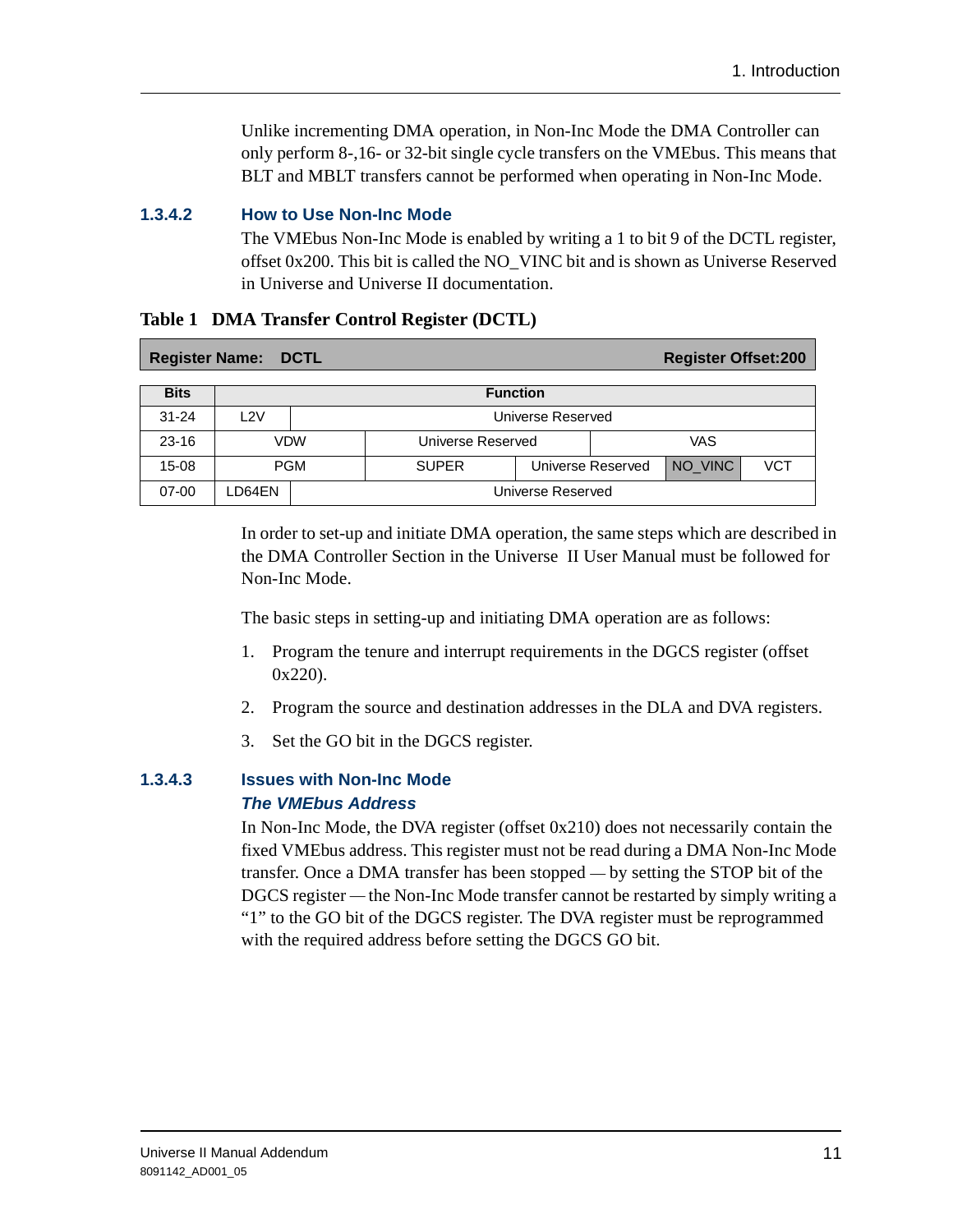#### **The VON Counter**

When the VON counter in the DGCS register reaches its programmed limit, the VMEbus Master Interface of the Universe II stops transferring data until the VOFF timer expires. If the device is operating in Non-Inc Mode, the VON counter has different limits than those indicated in the DMA Controller section in the Universe II User Manual.

The different settings are detailed in [Table 2.](#page-11-0)

| <b>VON</b> | <b>VMEbus Aligned DMA</b><br><b>Transfer Count</b> |
|------------|----------------------------------------------------|
| 001        | 128 bytes                                          |
| 010        | 256 bytes                                          |
| 011        | 512 bytes                                          |
| 100        | 1024 bytes                                         |
| 101        | 2048 bytes                                         |
| 110        | 4096 bytes                                         |
| 111        | 8192 bytes                                         |

<span id="page-11-0"></span>**Table 2: VON Settings for Non-Inc Mode**

#### **P\_ERR Flag Behavior**

When the GO bit is set in Non-Inc Mode, the P\_ERR flag of the DGCS register is 1 when the following conditions are true:

- VCT bit of the DCTL register has a value of 1
- VDW field of the DCTL register has a value of 01 and bit 0 of the DVA register is a value of 0
- VDW field of the DCTL register has a value of 10 and bits 1 and 0 of the DVA register are non-zero
- VDW field of the DCTL register has a value of 11.

#### **1.3.4.4 Single Cycle Transfers**

The Universe II and Universe IIB/IID perform 8-,16- or 32-bit single cycle transfers on the VMEbus. BLT and MBLT transfers cannot be performed when operating in Non-Inc Mode.

#### **Performance**

The transfer performance of DMA in Non-Inc Mode has been simulated at 14 MB/s for 32-bit writes and at 8 MB/s for 32-bit reads. This performance was determined using ideal slave responses; lower performance can be expected in actual systems.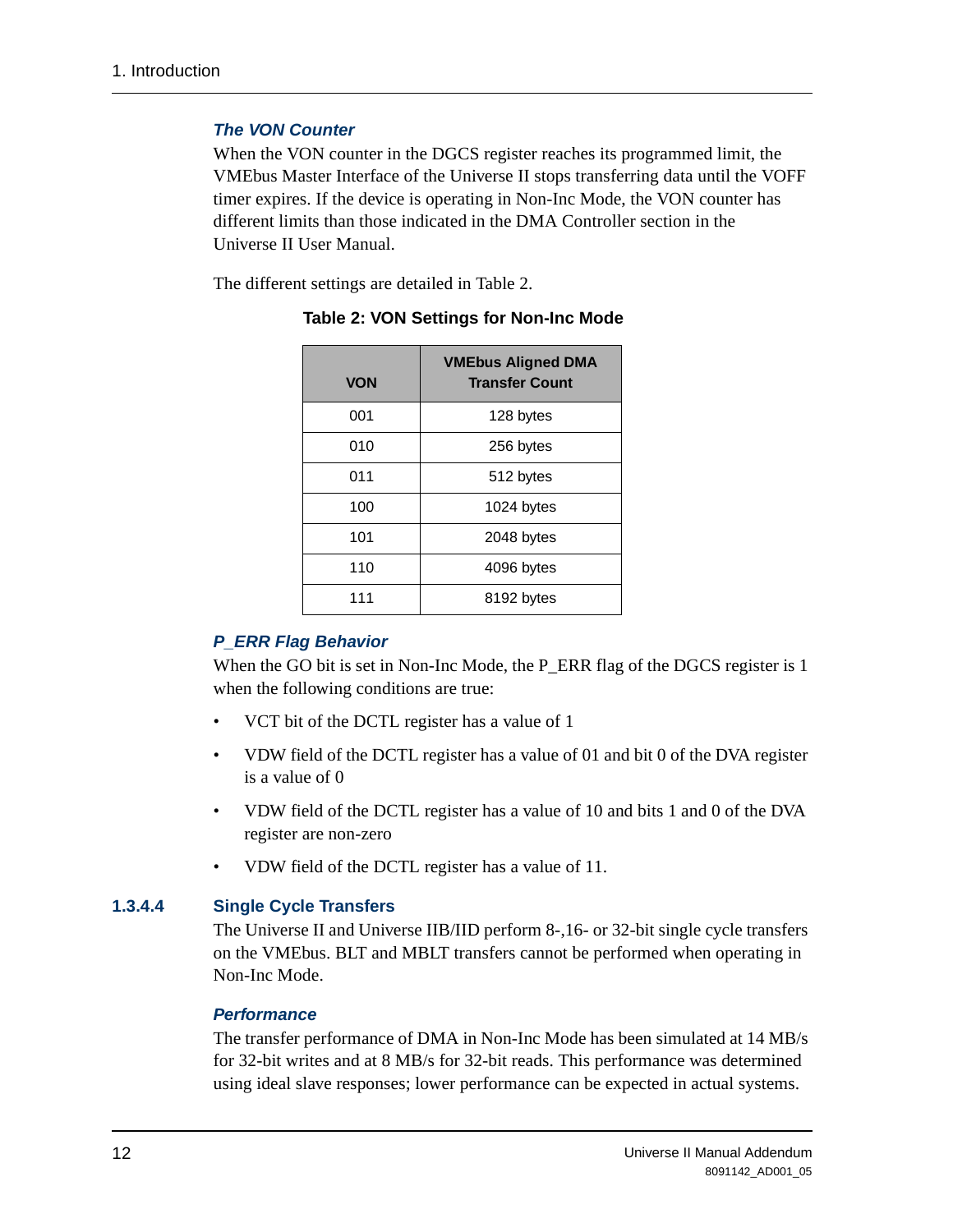# <span id="page-12-0"></span>**1.4 Signals and DC Characteristics of the Universe IIB/IID**

### **1.4.1 Absolute Maximum Ratings**

#### **Table 3: Absolute Maximum Rating**

| <b>Parameter</b>                                     | Limits               |
|------------------------------------------------------|----------------------|
| DC Supply Voltage                                    | $-0.3$ to $7.0$ V    |
| DC Input Voltage                                     | $-0.5$ to vdd + 0.5V |
| DC current drain per pin, any single input or output | ± 50ma               |
| DC current drain per pin, any paralleled outputs     | $±$ 100ma            |
| DC current drain Vdd or Vss                          | $±75$ ma             |
| Storage Temperature (Tstg)                           | $-40$ °C to 125 °C   |

### **1.4.2 Recommended Operating Characteristics**

The following table specifies recommended operating condition for the Universe IIB/IID.

|  |  | <b>Table 4: Operating Conditions</b> |
|--|--|--------------------------------------|
|  |  |                                      |

| <b>Symbols</b>  | <b>Parameters</b>                 | Min              | <b>Max</b>            | <b>Frequency</b><br><b>Operation (Mhz)</b> |
|-----------------|-----------------------------------|------------------|-----------------------|--------------------------------------------|
| Vdd             | DC Supply Voltage $(5V \pm 10\%)$ | 4.5V             | 5.5V                  |                                            |
| Ta (Commercial) | <b>Ambient Temperature</b>        | $0^{\circ}$ C    | $+70^{\circ}$ C       | $25 - 33$                                  |
| Ta (Industrial) | <b>Ambient Temperature</b>        | -40 $^{\circ}$ C | $+85\degree$ C        | $25 - 33$                                  |
| Ta (Extended)   | <b>Ambient Temperature</b>        | $-55^{\circ}$ C  | $+125$ <sup>o</sup> C | 25                                         |

#### **1.4.2.1 Non-PCI Characteristics**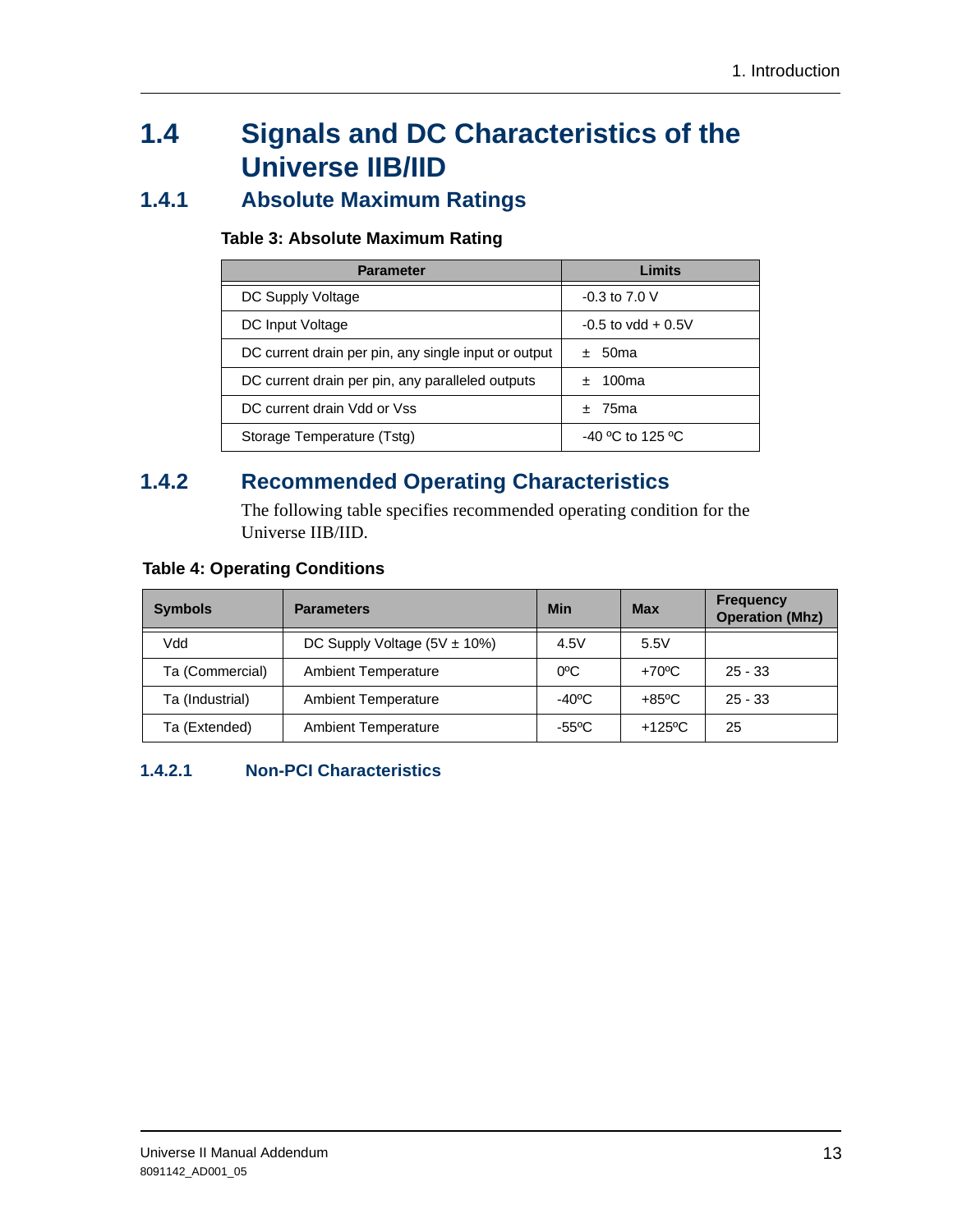The following table specifies the required DC characteristics of all non PCI signals pins:

| <b>Symbols</b> | <b>Parameters</b>                     | <b>Test conditions</b>                                        | <b>Min</b> | <b>Max</b>         |
|----------------|---------------------------------------|---------------------------------------------------------------|------------|--------------------|
| VIH ttl        | Voltage Input high                    |                                                               | 2.0V       |                    |
| VIH cmos       | Voltage Input high                    |                                                               | $0.7$ Vdd  |                    |
| VIL ttl        | Voltage Input low                     |                                                               |            | 0.8V               |
| VIL_cmos       | Voltage Input low                     |                                                               |            | $0.3$ $V$ dd       |
| Vt+ ttl        | Voltage Input high<br>Schmitt trigger |                                                               | 2.0V       |                    |
| $Vt+ cmos$     | Voltage Input high<br>Schmitt trigger |                                                               | $0.7$ Vdd  |                    |
| $Vt-$ ttl      | Voltage Input low<br>Schmitt trigger  |                                                               |            | 0.8V               |
| Vt- cmos       | Voltage Input low<br>Schmitt trigger  |                                                               |            | $0.25$ Vdd         |
| lin            | Input leakage<br>current low          | With no pull-up or pull-down<br>resistance (Vin = Vss or Vdd) | $-5.0ma$   | 5.0 <sub>ma</sub>  |
| loz            | Tristate output<br>leakage            | Vout = $vdd$ or $V$ ss                                        | $-10.0$ ma | 10.0 <sub>ma</sub> |

**Table 5: Non-PCI Electrical Characteristics**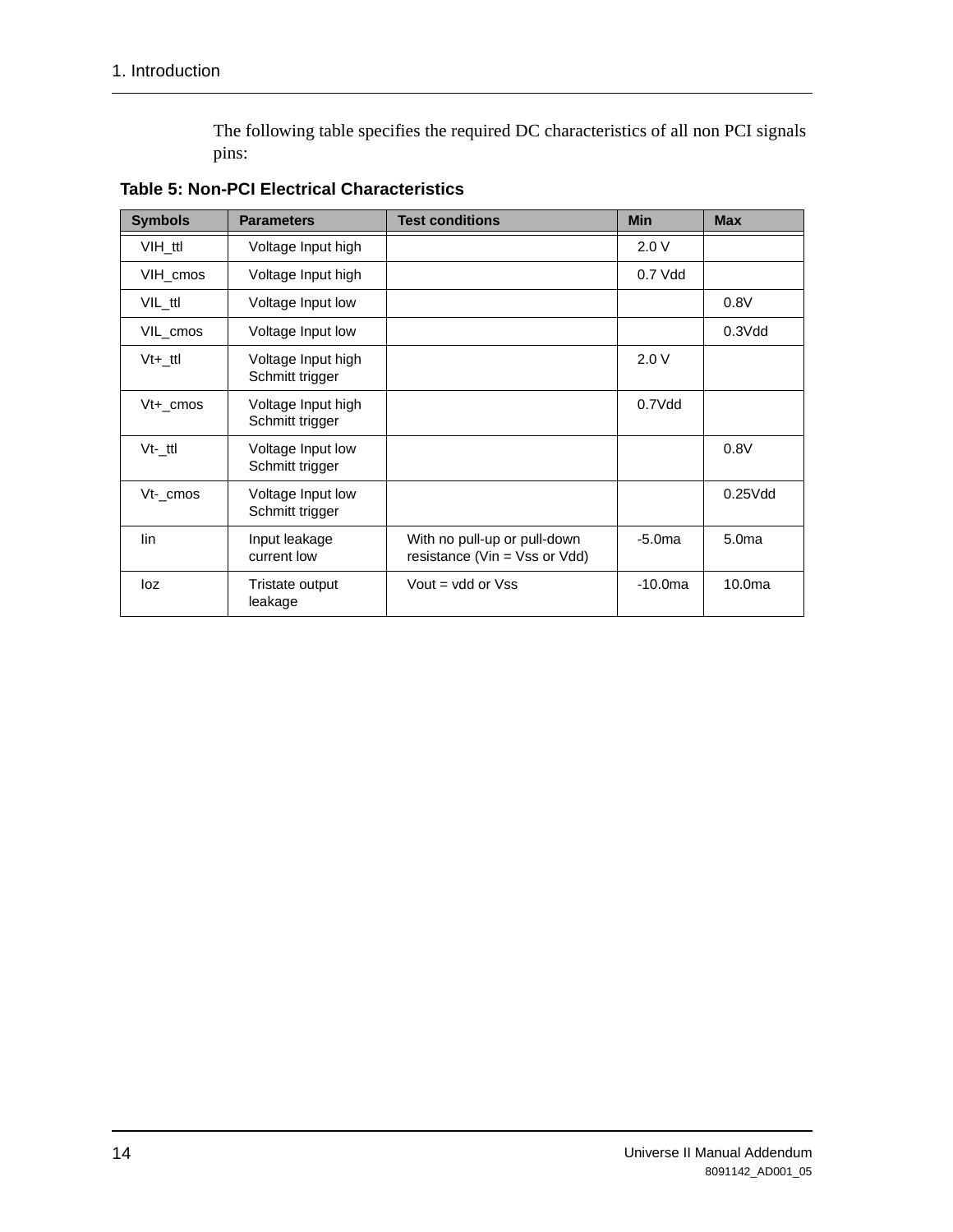#### **1.4.2.2 PCI Characteristics**

The following table specify the required AC and DC characteristics of all PCI Universe IIB/IID signal pins. Reference document is the PCI Local Bus specification Revision 2.1 and the Aspec Document describing 5.0 V PCI (75  $\mu$ m) pitch) in the HDA/C9000 process.

| <b>Symbols</b>              | <b>Parameters</b>             | <b>Condition</b>                  | <b>Min</b>                      | <b>Max</b>     | <b>Units</b> |
|-----------------------------|-------------------------------|-----------------------------------|---------------------------------|----------------|--------------|
| Vil                         | Voltage Input low             |                                   | $-0.5$                          | 0.8            | V            |
| Vih                         | Voltage Input high            |                                   | 2.0                             | $Vdd +$<br>0.5 | $\vee$       |
| lih                         | Input leakage current<br>high | $Vin = 2.7V$                      |                                 | 70             | ma           |
| lil                         | Input leakage current<br>low  | $Vin = 0.5V$                      |                                 | $-70$          | ma           |
| Vol                         | Voltage output low            | $lout = 3ma$ ,<br>6 <sub>ma</sub> |                                 | 0.4            | $\vee$       |
| Voh                         | Voltage output high           | $lout = 2ma$                      | 2.4                             |                | $\vee$       |
|                             |                               |                                   |                                 |                |              |
| $\mathsf{loh}(\mathsf{AC})$ | Switching current high        | $0 <$ Vout <sup>2</sup> 1.4       | $-44$                           |                | ma           |
|                             |                               | $1.4 <$ Vout $<$<br>2.4           | $-44 + (Vout - 1.4) /$<br>0.024 |                | ma           |
|                             |                               | $3.1 <$ Vout $<$<br>Vdd           |                                 | EqnA           | ma           |
|                             | (Test point)                  | $Vout = 3.1V$                     |                                 | $-142$         | ma           |
| lol (AC)                    | Switching current high        | $0 <$ Vout <sup>3</sup> 1.4       | 95                              |                | ma           |
|                             |                               | $0.6$ Vdd < Vout<br>$< 0.1$ Vdd   | Vout / 0.023                    |                | ma           |
|                             |                               | $0.71 <$ Vout $< 0$               |                                 | EqnB           | ma           |
|                             | (Test point)                  | Vout = $0.71V$                    |                                 | 206            | ma           |
| Icl                         | Low clamp current             | $-5$ Vin <sup>2</sup> $-1$        | $-25 + (Vin +10)$ /<br>0.015    |                | ma           |
| slewr                       | Output rise slew rate         | 0.4V to 2.4V<br>load              | 1                               | 5              | V/ns         |
| slewf                       | Output fall slew rate         | 2.4V to 0.4V<br>load              | $\mathbf{1}$                    | 5              | V/ns         |

**Table 6: AC/DC PCI Electrical Characteristics**

Eqn A: Ioh = 11.9 \* (Vout - 5.25) \* (Vout + 2.45) for Vdd > Vout > 3.1V Eqn B:  $\text{Io} = 78.5 \cdot \text{V}$  Vout  $*$  (4.4 - Vout) for 0V < Vout < 0.71V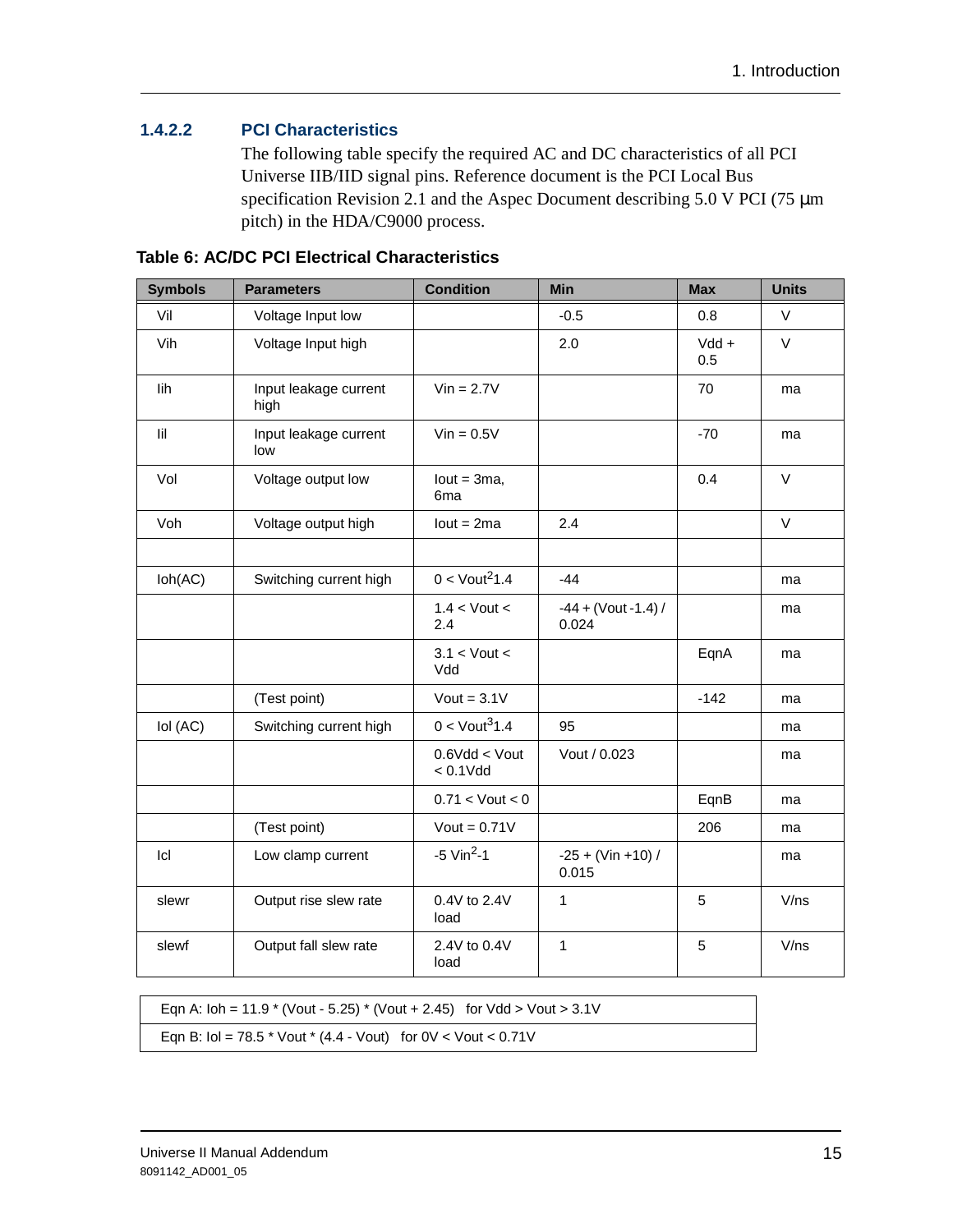### **1.4.3 Pin Information**

#### **1.4.3.1 313 PBGA Pin List**

The Universe IIB/IID has the same 313 PBGA pin list as the Universe II. Refer to the Universe II User Manual for information on the 313 PBGA pin list.

## <span id="page-15-0"></span>**1.5 Mechanical Information**

#### **1.5.1 Universe IIB/IID 313 PBGA**

The Universe IIB/IID has the same 313 PBGA package as the Universe II. Please refer to the Mechanical and Ordering Information in the Universe II User Manual for information on the 313 PBGA package.

The 313 Universe IIB/IID (CA91C142B) PBGA has a four layer substrate design. The previous version of the 313 PBGA had a two layer substrate design. Please refer to *Application Note: 313 PBGA Package Differences for the Universe II and Universe IIB/IID*, for more information on the package differences. This document is available on the Tundra website — ww.tundra.com.

### <span id="page-15-1"></span>**1.5.2 Universe IIB/IID Ordering Information**

| <b>Part Number</b> | <b>Frequency</b> | <b>Voltage</b> | <b>Temperature</b>              | <b>Package</b> |
|--------------------|------------------|----------------|---------------------------------|----------------|
| CA91C142B-33CE     | 33 MHz           | 5.0V           | $0^\circ$ to $70^\circ$ C       | <b>PBGA</b>    |
| CA91C142B-33IE     | 33 MHz           | 5.0V           | $-40^\circ$ to 85 $^\circ$ C    | <b>PBGA</b>    |
| CA91C142B-25EE     | 25 MHz           | 5.0V           | $-55^\circ$ to 125 $^{\circ}$ C | <b>PBGA</b>    |
| CA91C142B-33CBZ    | 33 MHz           | 5.0V           | $0^\circ$ to $70^\circ$ C       | <b>DBGA</b>    |
| CA91C142B-33IBZ    | 33 MHz           | 5.0V           | $-40^\circ$ to 85 $^\circ$ C    | <b>DBGA</b>    |
| CA91C142B-25EBZ    | 25 MHz           | 5.0V           | $-55^\circ$ to 125 $\degree$ C  | <b>DBGA</b>    |
| CA91C142D-33CE     | 33 MHz           | 5.0V           | $0^\circ$ to $70^\circ$ C       | <b>PBGA</b>    |
| CA91C142D-33IE     | 33 MHz           | 5.0V           | $-40^\circ$ to 85 $^\circ$ C    | <b>PBGA</b>    |
| CA91C142D-25EE     | 25 MHz           | 5.0V           | $-55^\circ$ to 125 $^\circ$ C   | <b>PBGA</b>    |

#### **Table 7: Ordering Information<sup>a</sup>**

*a.The extended temperature Universe IIB/IID is only available in 25 MHz variants.*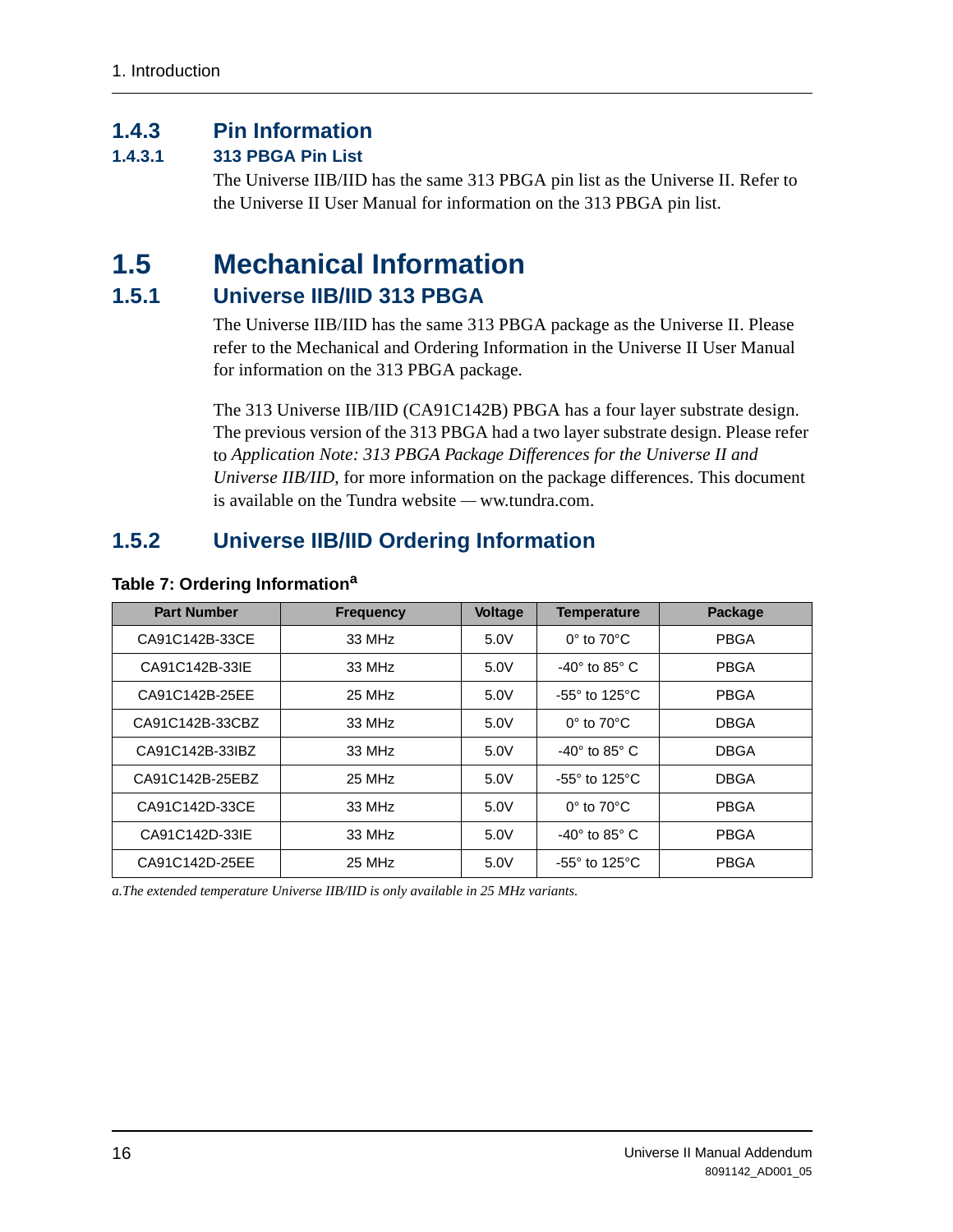# <span id="page-16-0"></span>**1.6 Universe II Manual Errata**

This section corrects manual errata in the Universe II User Manual — 8091142.MD300.01.

#### **Chapter 1**

Page Number: 1-5

Errata Description: The fifth bulleted point, Phone Support, has the wrong phone number.

Corrective Action: The phone number for Phone Support is (613) 592-0714.

#### **Chapter 2**

• Page Number: 2-8 (Section 2.2.1.3)

Errata Description: The first bullet implies there is another option than the TXFE bit being clear when the TXFIFO is empty.

Corrective Action: Replace existing bulleted text with: "when the TXFIFO is empty the TXFE bit is clear".

• Page Number: 2-18 (second paragraph)

Errata Description: The first sentence read 1024-byte boundary.

Corrective Action: The byte boundary should be 2048-byte.

• Page Number: 2-18 (last paragraph)

Errata Description: The first two sentences of this paragraph are incorrect.

Corrective Action: Replace existing text with: "If an error occurs on the PCI bus, a bus error will occur on the VMEbus because they are coupled. In the event a bus error occurs on the VMEbus once a LOCK# has been established, the VMEbus master which locked the VMEbus must terminate the LOCK# by negating BBSY\*."

Page Number: 2-19 (first paragraph)

Errata Description: Clarification of information required.

Corrective Action: Add the following note to the paragraph: "LOCK# is negated on the PCI bus when AS\* is negated on the VMEbus. LOCK# is not negated when AS\* is negated if LOCK# was asserted by an ADOH/lock command."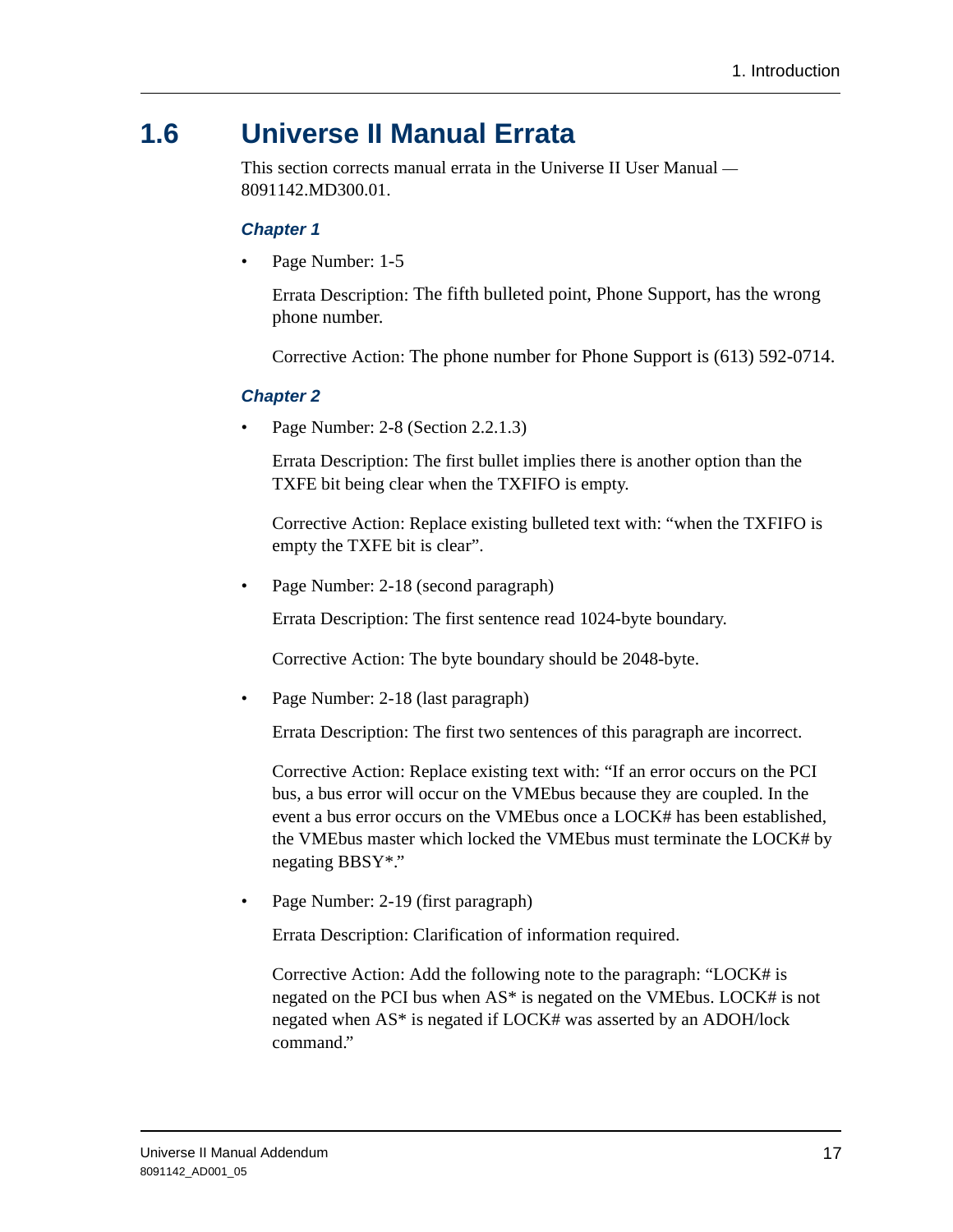• Page Number: 2-24 (last paragraph)

Errata Description: The paragraph references a level 2 STATID register, which does not exist.

Corrective Action: Remove the word level 2 in reference to the STATID register.

• Page Number: 2-31 (Section 2.3.1.1)

Errata Description: The paragraph incorrectly references the PCI target response of ACK64#.

Corrective Action: Delete the last two sentences in this paragraph. The Universe II will pack write data to 64-bits for the first data phase if it asserted REQ64# independent of whether or not it receives ACK64# from the target.

• Page Number: 2-36 (Section 2.3.2.1)

Errata Description: The first bullet implies there is another option then the MISC STAT register being clear when the RXFIFO is emptying.

Corrective Action: Replace existing bulleted text with: "when the RXFIFO is emptying the MISC\_STAT register is clear".

• Page Number: 2-38 (Section 2.3.3.1)

Errata Description: The text incorrectly explains when the Universe II becomes PCI bus target.

Corrective Action: Change the text of eight programmed PCI target images to nine programmed PCI target images.

• Page Number: 2-42 (Section 2.3.3.3)

Errata Description: The explanation of Coupled Request Phase is incorrect.

Corrective Action: Delete Coupled Request Phase information.

• Page Number: 2-51 (Section 2.4.1.1)

Errata Description: The VMEbus slave image 0 and 5 is incorrect.

Corrective Action: Replace existing text with: (VMEbus slave image 0 and 4).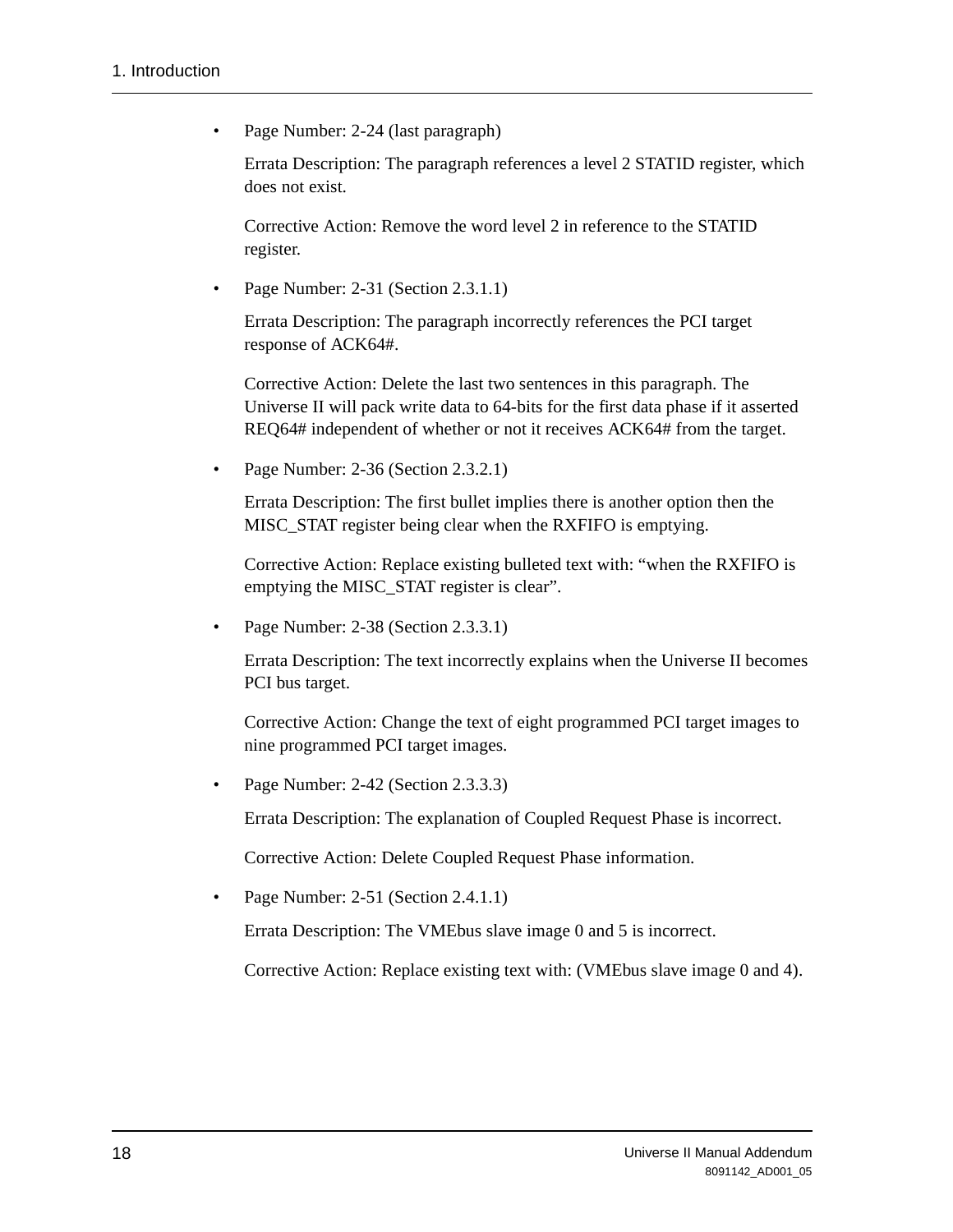• Page Number: 2-51 (Section 2.4.1.1)

Errata Description: The third paragraph on the page, concerning VMEbus slave images, is incorrect.

Corrective Action: Replace existing text with: The Universe II's eight VMEbus slave images (images 0 to 7) are bounded by A32 space. The first and fourth of these images (VMEbus slave image 0 and 4) have a 4-Kbyte resolution while VMEbus slave images 1 to 3 and 5 to 7 have 64-Kbyte resolution (maximum image size of 4 Gbytes). Image 0 or 4 would be used as A16 images since they provide the finest granularity of the eight images.

• Page Number: 2-51 (Section 2.4.1.2)

Errata Description: The field which controls generation of the PCI transaction command was named incorrectly.

Corrective Action: Replace PAS with LAS.

• Page Number: 2-116 (Table 2.22)

Errata Description: The last entry in the table, PCI CSR Image Space, has an incorrect title.

Corrective Action: Replace PCI CSR Image Space with PCI CSR Master Enable.

• Page Number: 2-123 (Section 2.10.5)

Errata Description: The minimum duty cycle value is incorrect.

Corrective Action: The text should be corrected from 60-40 duty cycle to 50-50 duty cycle.

#### **Chapter 3**

Page Number: 3-3 (Table 3.1)

Errata Description: More information is required for the VOE# signal description.

Corrective Action: Add the sentence: VOE# is negated during some VMEbus Slave Channel read operations.

Page Number: 3-6 (Table 3.2)

Errata Description: The SERR# signal is not bidirectional.

Corrective Action: The SERR# signal should be changed to an output.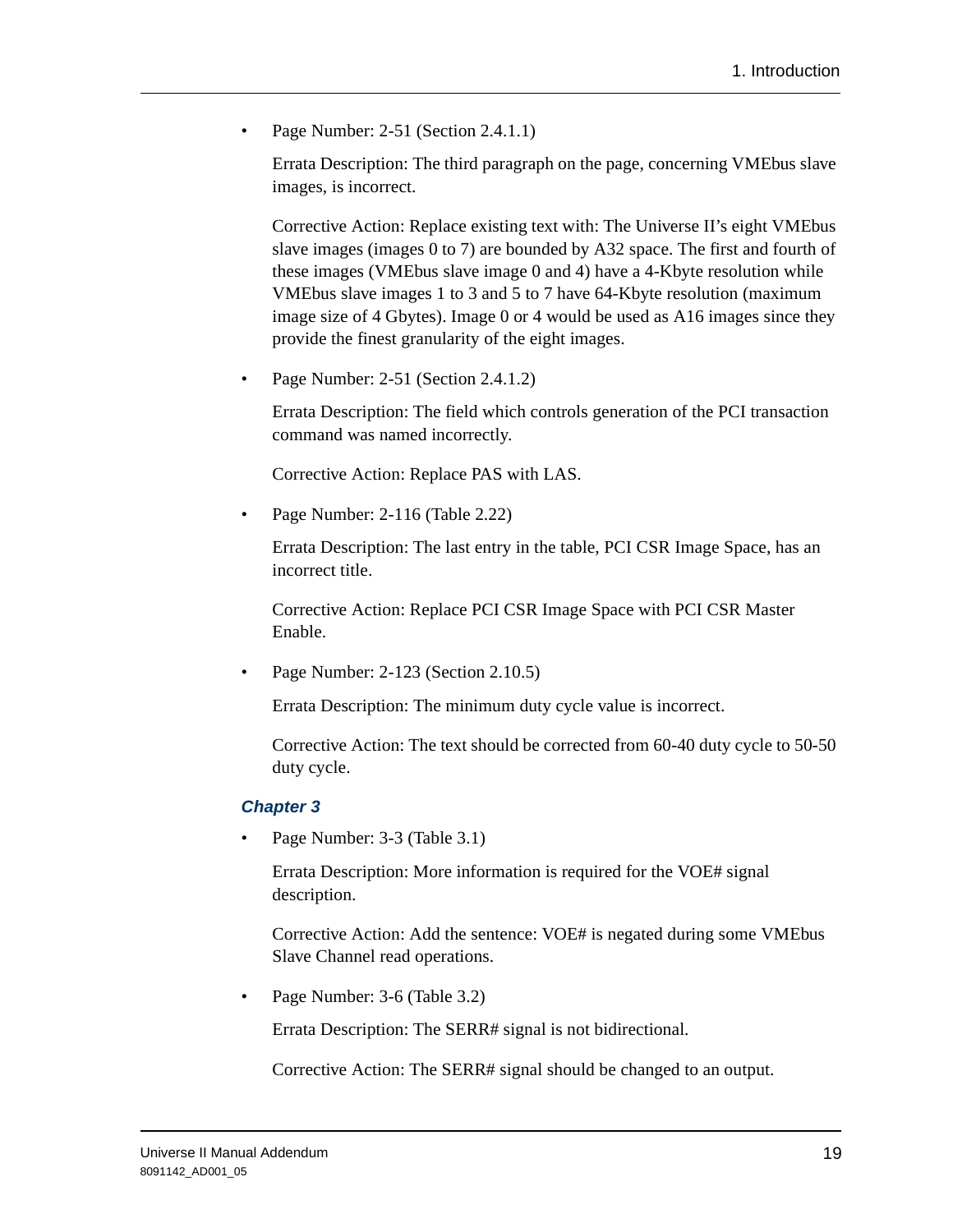#### **Appendix A**

Page Number: App A-1

Errata Description: The last sentence describing bit combinations is incorrect.

Corrective Action: Replace existing text with: "Bits listed as reserved must be programmed with a value of zero. Reserved bits will always read a value of zero."

Page Number: App A-8

Errata Description: The DP\_D functional description and the reset state must be corrected.

Corrective Action: The reset state of DP\_D is 0. The function information of Data Parity Detected must be renamed Master Data Parity Error.

• Page Number: App A-36

Errata Description: The reset state for CRT[3:0] and the functional description for CWT[2:0] must be corrected.

Corrective Action: Change the reset state for CRT[3:0] to 0001. Change the 101=246 PCI Clocks to 256 PCI Clocks.

• Page Number: App A-40

Errata Description: The LAERR Description has an incorrect name.

Corrective Action: Alter LAERR [31:0] to LAERR [31:2].

Page Number: App A-44

Errata Description: The PCI Target Image 4 Translation Offset (LS14\_TO) has an incorrect offset value.

Corrective Action: Change Offset:1B0 to Offset:1AC.

Page Number: App A-65

Errata Description: Throughout the LINT\_EN Description, the Interrupt is referred to as masked and should, instead, be referred to as disabled.

Corrective Action: Correct the table to read disabled instead of masked.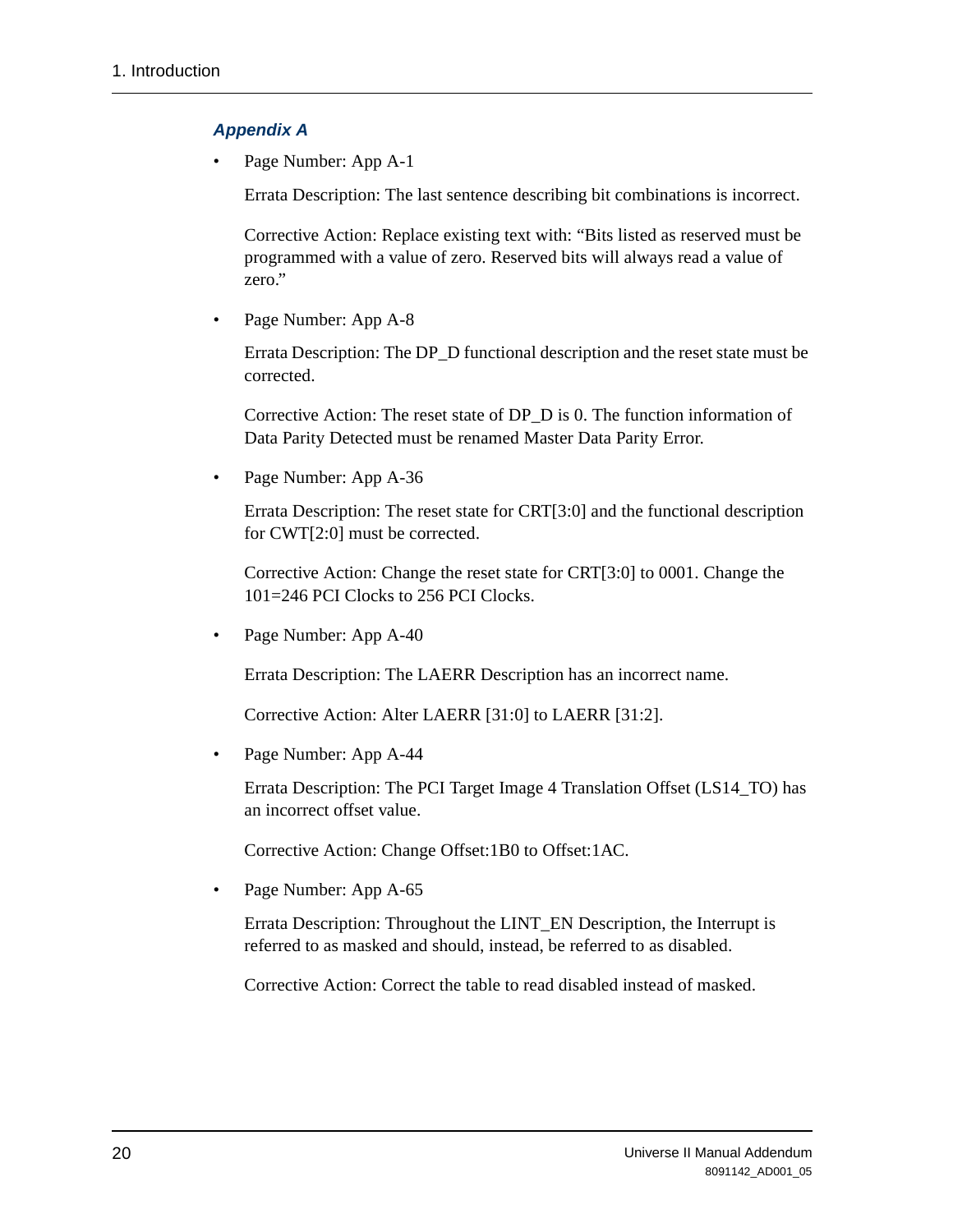Page Number: App A-68

Errata Description: The LINT\_STAT Description from VERR to VOWN describes the interrupts as enables when they should be called active since they are status bits.

Corrective Action: Correct the appropriate descriptions to refer to the Interrupts as active instead of enabled.

• Page Number: App A-92 (Table A.80)

Errata Description: The Semaphore 1 Register Table (SEMA1) should have a function of TAG7 for bits 31-24, SEM7.

Corrective Action: Replace the TAG6 function with TAG7.

Page Number: App A-94 (fourth paragraph)

Errata Description: The PWON setting was misspelled POWN.

Corrective Action: Replace POWN with PWON.

Page Number: App A-94 (sixth paragraph)

Errata Description: The last paragraph concerning the PABS[1:0] field contains incorrect data.

Corrective Action: Delete the entire paragraph.

Page Number: App A-95

Errata Description: The MISC\_CTL Description table, has incorrect values for SW\_LRST and SW\_SYSRST.

Corrective Action: The Type column for SW\_LRST and SW\_SYSRST should change to: W/Read 0 always.

Page Number: App A-95 (Table A.82)

Errata Description: The SW\_SYSRST bit is misspelled in the table.

Corrective Action: Replace SW\_SRST with SW\_SYSRST.

• Page Number: App A-97

Errata Description: The Function description for the LCLSIZE in the MISC\_STAT Description table is incorrect.

Corrective Action: Replace the part of the sentence that states: At the trailing edge of RST#, with: At the rising edge of RST#.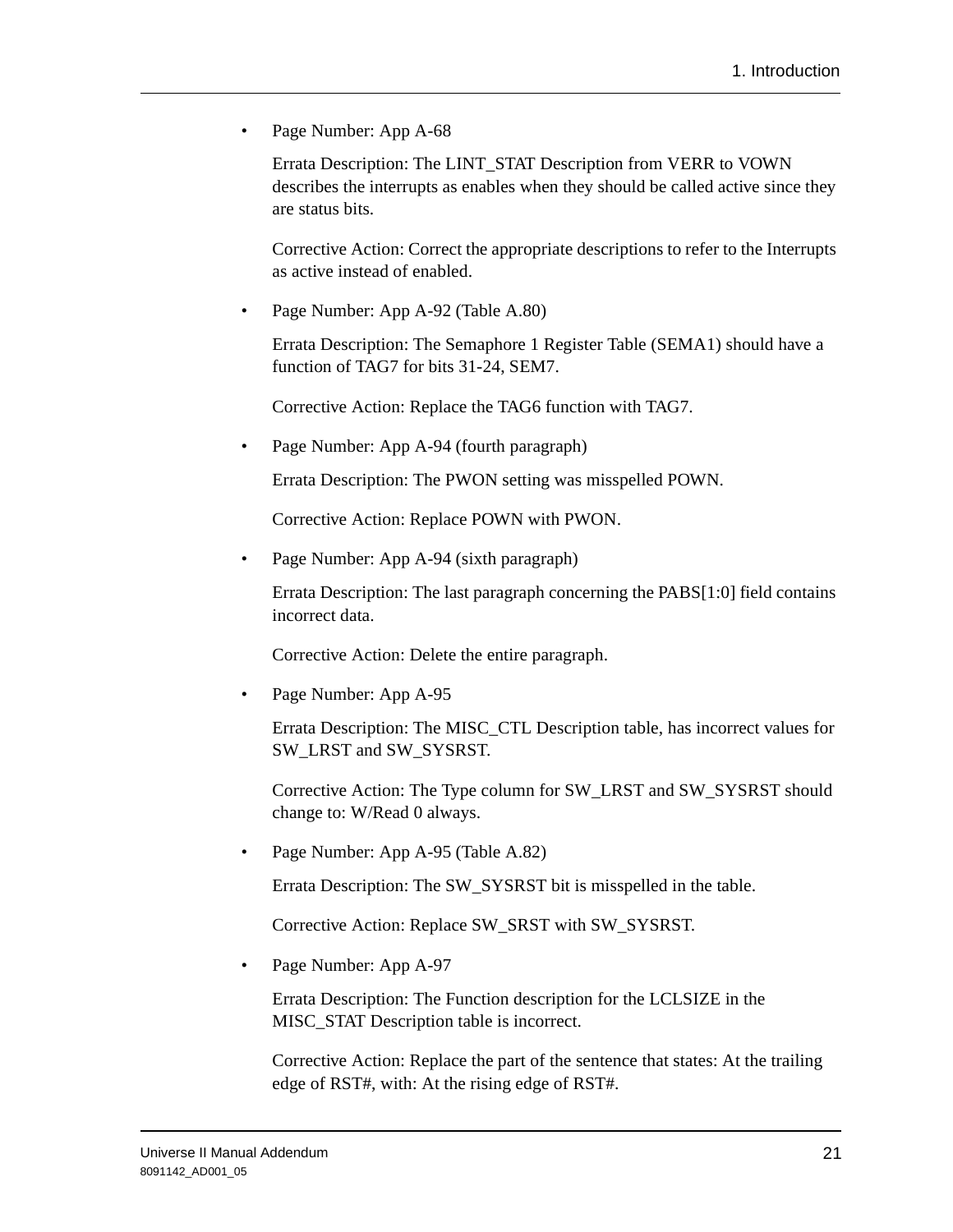• Page Number: App A-97

Errata Description: The MISC\_STAT Description table has incorrect values for DY4AUTOID.

Corrective Action: Replace the Reset By column for DY4AUTOID with: Power-up Reset and VMEbus SYSRESET\*.

Page Number: App A-115

Errata Description: Information must be added to the VAS Function in the LM CTL Description table.

Corrective Action: Add, to the VAS Function section of the LM\_CTL Description table, the following information: 110=User1, 111=User2.

Page Number: App A-116

Errata Description: The Name BS[31:16] is incorrect in the LM\_BS Description.

Corrective Action: Replace the Name BS[31:16] with BS[31:12].

Page Number: App A-119

Errata Description: Table A.105, VCSR\_CTL, should show bit 1 as reserved.

Corrective Action: Delete LAS from the table in order to show 07-00 as completely reserved.

Page Number: App A-119

Errata Description: The paragraph describing the EN bit is not clear.

Corrective Action: Delete the original paragraph and replace the text with: The EN bit of the VCSR\_CTL register is set to a value of "1" whenever a VME64 monarch acquires the Status/ID vector for the level 2 interrupt during VME64 Auto ID.

Page Number: App A-122

Errata Description: The Name VAERR[31:0] is incorrect in the VAERR Description table.

Corrective Action: Replace VAERR[31:0] with VAERR[31:1].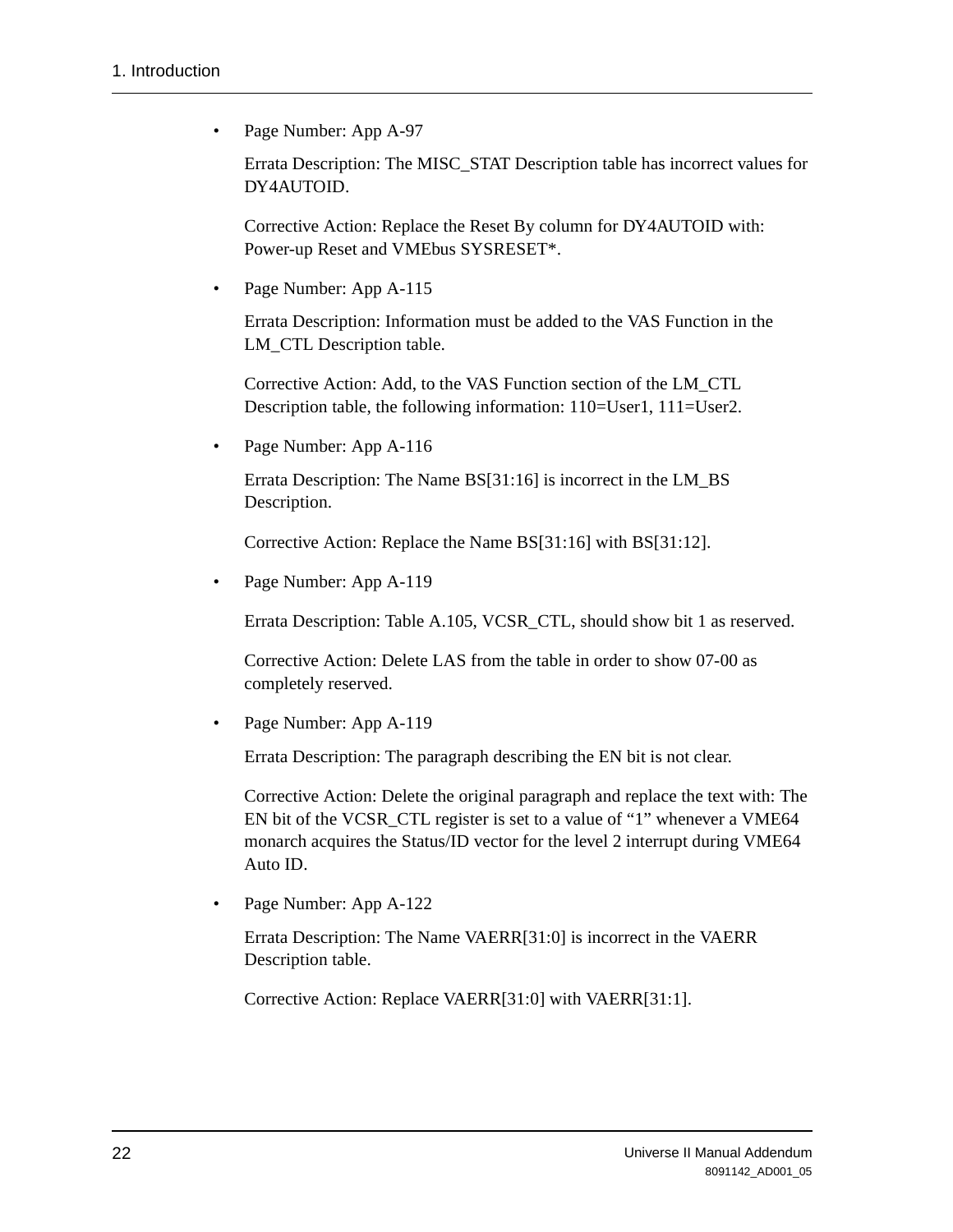• Page Number: App A-122

Errata Description: The sentence beginning with: The Universe II PCI Master Interface, is incorrect.

Corrective Action: Replace existing text with: The Universe II VMEbus Master Interface.

• Page Number: App A-141

Errata Description: More information must be added to the page.

Corrective Action: Add the following sentence after the first paragraph: VCSR\_BS register is accessed with an 8-bit transfer.

• Page Number: App A-141

Errata Description: A note must be added to the text.

Corrective Action: The following information must be added to the text: "Note: Bits [31:27] of the register are compared with address lines [23:19]."